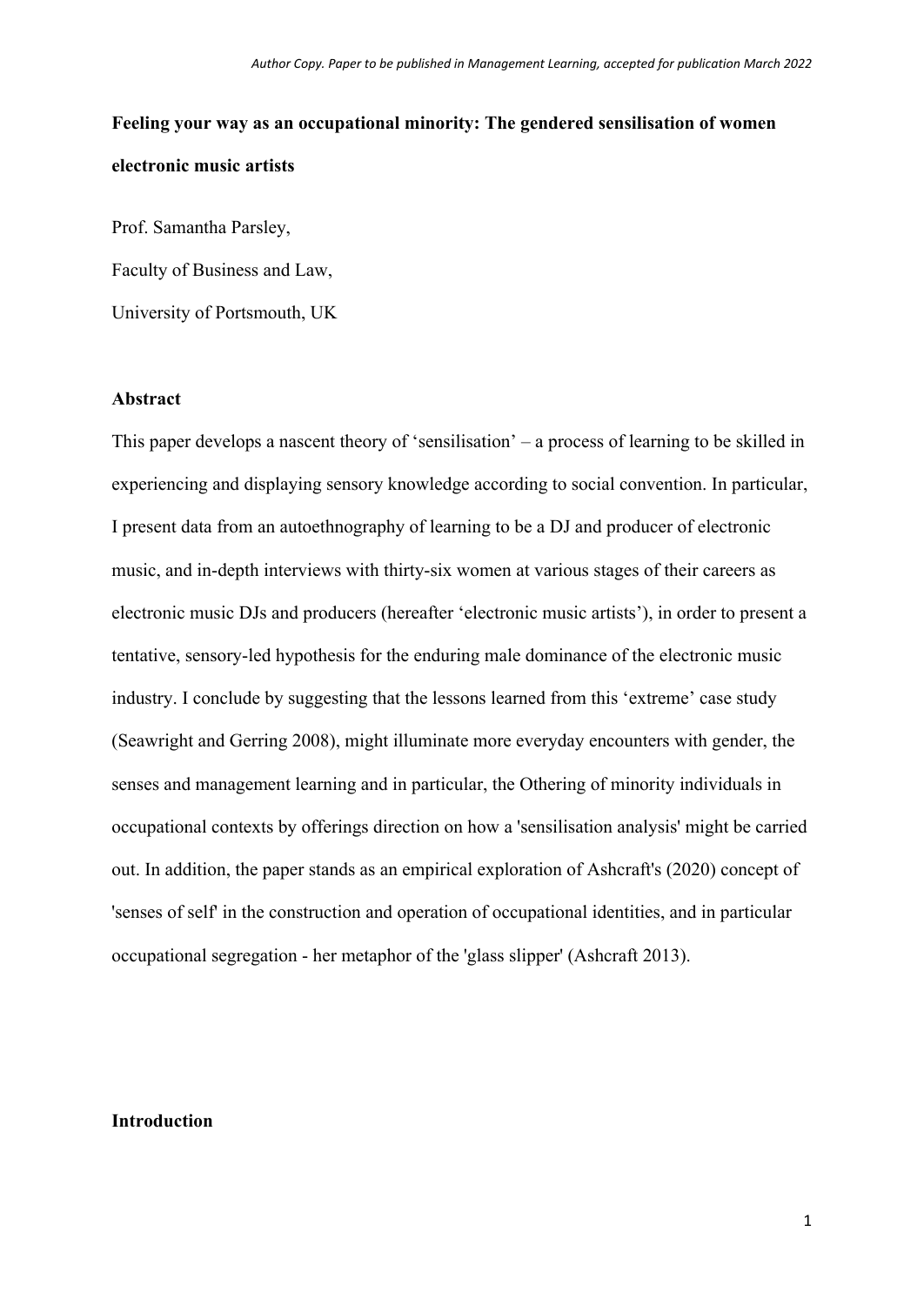This article investigates how women continue to be marginalised in male dominated techdriven (creative) industries (Eikhof 2017). Through a case study of the 'semi-conscious bodily encounter[s]' (Ashcraft 2020: 848) of women learning to be electronic music artists, I investigate the sensory micro-politics that position women as outsiders in this domain. Men make up 71% of all festival acts 2017-2019 (Female:pressure 2020) and 80% of the DJs who played in Amsterdam in 2019 were men (Goedegebuure 2019). Similarly, the numbers of women playing globally in nightclubs in 2019 ranged from between 6% in 150 large iconic 'A-list' venues to 11% in smaller capacity, grassroots clubs (DJane Mag 2019). Women are estimated to make up only 9% of Audio Engineering Society (AES) members (Young et al. 2018), and 95% of the 35,700 respondents to the 'Digital DJ Tips 2020 census' were men (Morse 2020). The inherently technological character of electronic music performance and production means these genres of music are particularly masculine domains.

Ashcraft's (2013: 16) concept of the 'glass slipper' explains the '…alignment of occupational identity with embodied social identities as it yields systematic forms of advantage and disadvantage'. The slipper fits perfectly to some bodies and not others, and because it is glass, it is hard to see – if not invisible. Close attention to that which more normally escapes our notice, or is hard to pin down, is therefore needed to understand occupational segregation – e.g., subtle flows between people, things, discourses, and spaces. Learning to navigate the sensory micro-politics that arise in these affective circuits between the artist, her equipment, history, other artists, crowd, space, and dancers (to name but a few) I am calling 'sensilisation' – a process of learning to be skilled in experiencing and mobilising sensory knowledge according to social convention. I argue that sensilisation maintains the occupation of 'electronic music artist' as male, with associated material effects for those who do not fit the glass slipper. The development of this concept responds to Ashcraft's (2020) invitation to subject her more recent thinking to some 'heavy lifting' (ibid: 855) and as such 'sensilisation'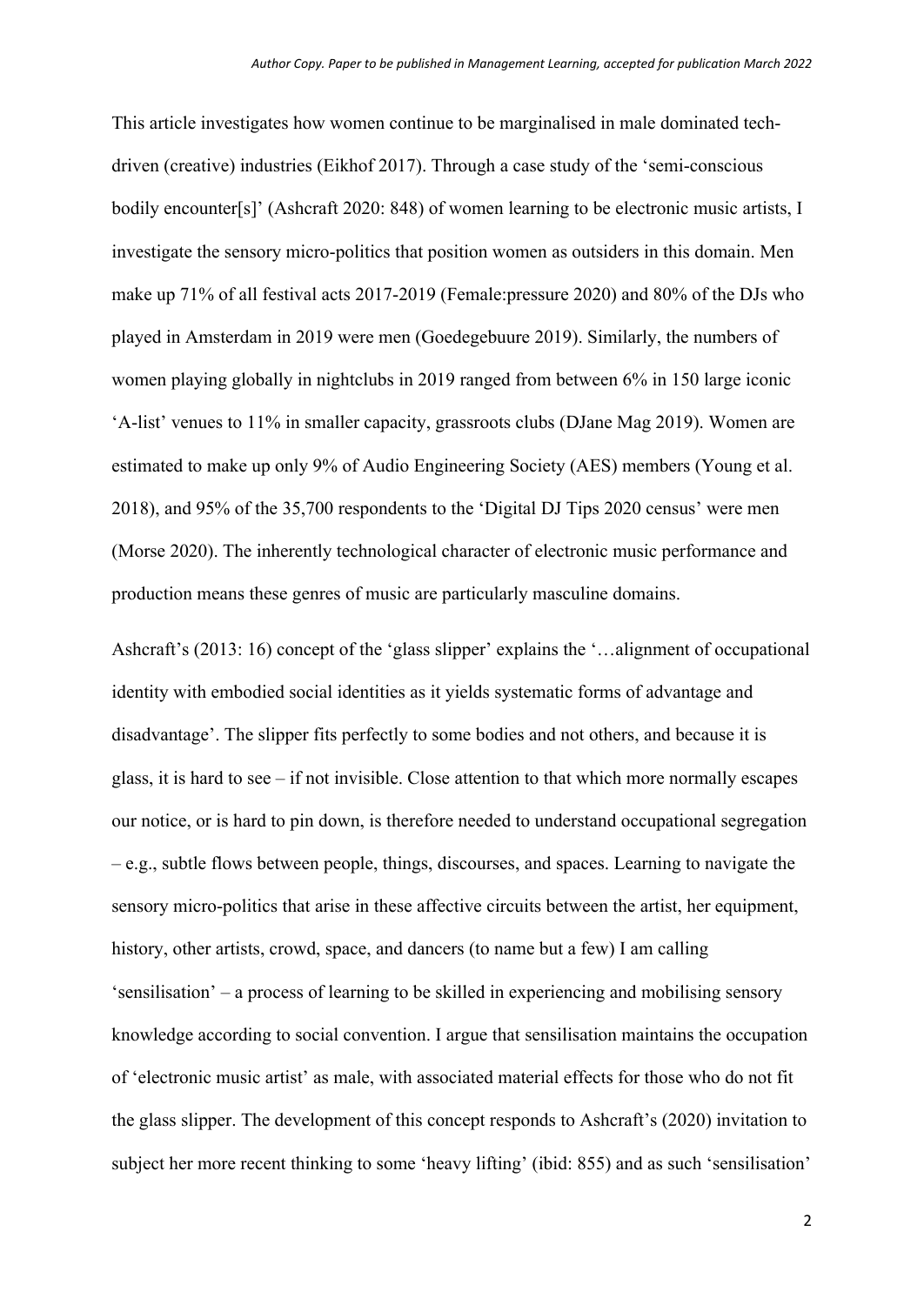also has the potential to open up fine grained analyses of occupational segregation in wider contexts.

Sensory research should proceed from data which are  $-$  in so far as is possible  $-$  sensory in character, rather than relying on experiences recounted verbally during interviews (Ashcraft et al. 2020). With this in mind, a sensory auto-ethnography of my own learning to be an electronic music artist – [Artist name] – form the empirical starting point for the paper, alongside in-depth 'com-passionate' interviews with thirty women at various stages of their careers as electronic music artists (e.g., DJs and music composers/producers)<sup>1</sup>. As well as being a rich source of auto-ethnographic reflection in its own right, my experiences also allowed me to empathise with the women I interviewed in order to investigate the following research questions: How does gender shape the sensory experiences of learning to be an electronic music artist? What impact might this have on women's experiences of participating in this traditionally male dominated sphere? How can the concept of 'sensilisation' help organization scholars further understand the dynamics of learning one's place and role in contemporary occupations?

In order to stay faithful to the confessional character of autoethnography (Haynes 2018) and connect with ongoing conversations about 'writing differently' and 'feminine writing' within the pages of this journal, and elsewhere (Gilmore et al. 2019, Pullen and Rhodes 2015), first I present a personal, reflexive account in order to support and introduce the methodology of the research. Reflexive commentary is in line with established protocols for good autoethnography (Haynes 2018: 18), as providing some context around who, where, when and what 'I' am as a person, and researcher, is essential so you, as a reader, can assess the

<sup>&</sup>lt;sup>1</sup> These data were generated as part of a wider project exploring women, technology and cultural production, 'In the Key of She, funded 2019-2021 by a Research Fellowship from The Leverhulme Trust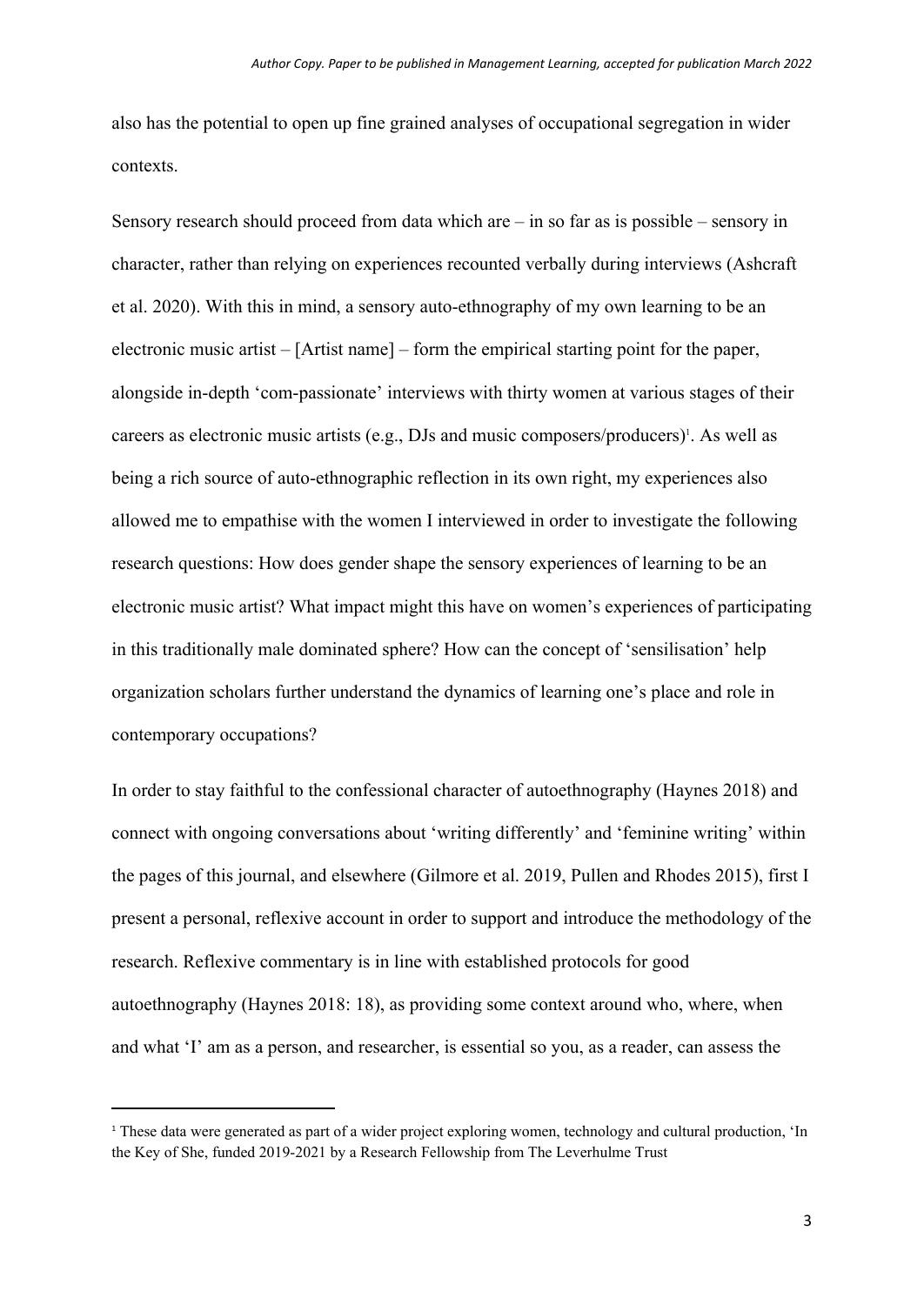plausibility of the analyses I offer below (Doloriet and Sambrook 2012). Autoethnography, com-passionate interviews and an embodied approach to data analysis are then discussed before I present data showing the sensory journey to becoming an electronic music artist. This is blended with secondary material on the empirical context of the study, the extent of gender imbalance in electronic music, and the music industry more broadly. The discussion that follows theorises these data as 'sensilisation' with reference to literature from sensory anthropology, management and organization studies, and cultural studies. I conclude by suggesting that the lessons learned from this 'extreme' case study (Seawright and Gerring 2008), might illuminate more everyday encounters, the senses and management learning and in particular, the Othering of minority genders in occupational contexts.

# **Becoming Dovetail**

I am a white, British, middle-aged woman who has held a Professorial position in UK universities for eleven of my 19 years as an academic. My parents and grandparents fulfilled traditional gender roles – quite happily for the most part. I came of age in the 'neo-liberal' 1980s, around the time the social motifs of the power-suited 'career woman' and lager swilling, pub-dwelling 'ladette' took hold. I aspired to, and was reasonably successful at both, and though neither of these outfits fitted me well I wore them for years. I was raised, with the best intentions, in what I describe as an 'anti-feminist' environment where 'the menfolk' (as my Gran called them) came first, were to be looked after, appeased and obeyed. A woman's place was to be happy at home, and it wasn't until I studied social theory, and underwent a period of psychotherapy that I actively questioned this. Needless to say, things were never the same for me again. I had grown up with a 'don't rock the boat' mentality when it comes to the patriarchy - upsetting the menfolk was something I felt intensely viscerally when I began this research and although I still feel this, I am learning to make it less debilitating (Warren 2018).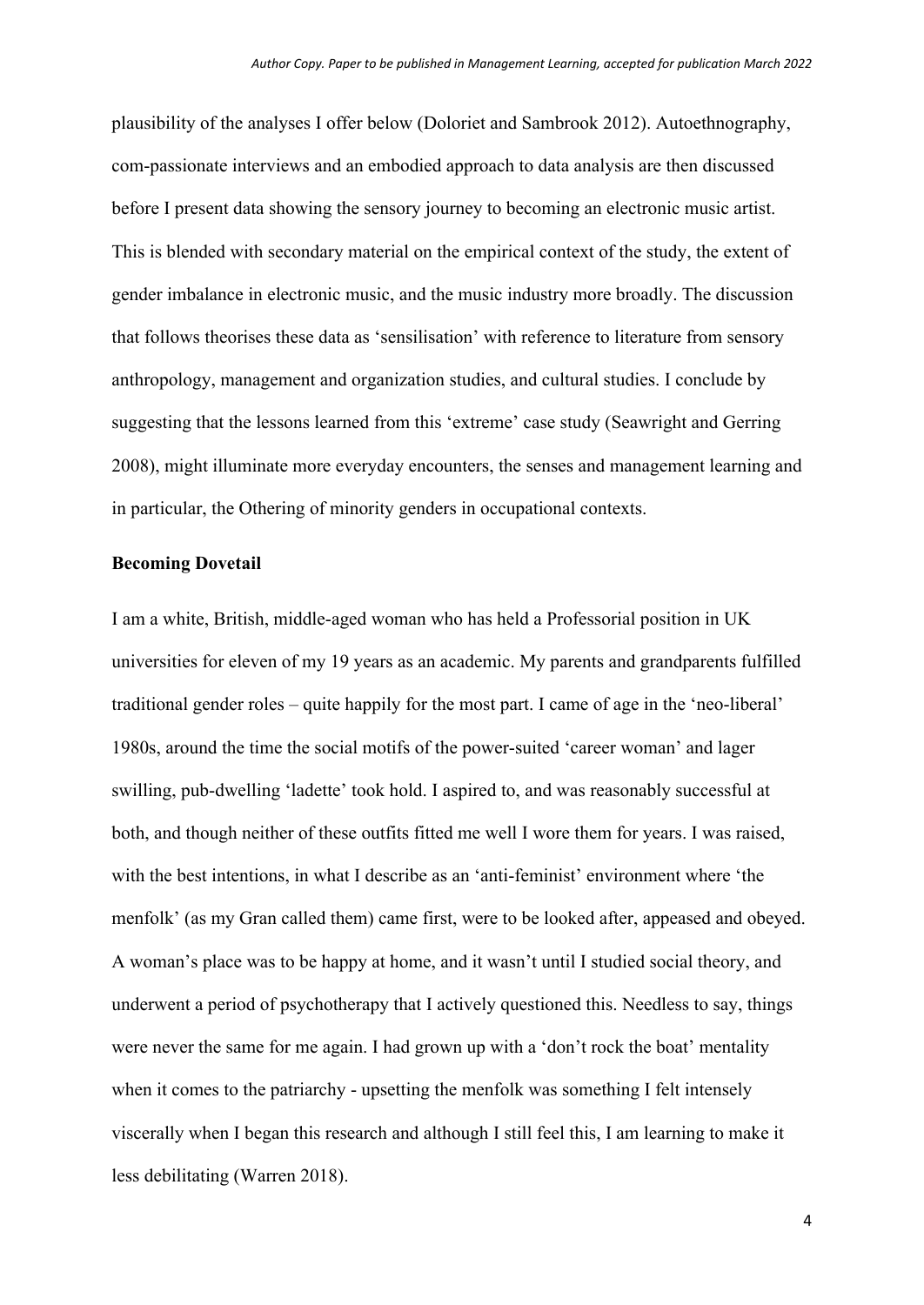As a teenager in the 1980s, I loved the futuristic sounds and culture of electronic music. I was music obsessed and thought synthesizers – and the guys who played them – were the coolest things ever. But not only were synthesizers out of mine and my family's financial reach, they were most definitely the domain of men, along with the early computers and other makeshift electronic projects that my father, brother and grandfather tinkered away at. Nonetheless I grew up in a family of early adopters of technology and was surrounded by half-built DIY bits of kit. I was 45 when I started learning to DJ, and 48 when I began to produce my own tracks under the artist name '[Artist name]<sup>2</sup>'. To my astonishment (and delight) my debut EP reached number 1 in the 'new releases' chart for its genre on the leading online music distribution platform for DJs. I now feel increasingly comfortable describing myself as an electronic music artist. I feel proud to say I have come a long way since plugging in my first DJ equipment and opening up my digital audio workstation software on my laptop for the first time. Although I began teaching myself to DJ in January 2015, it was in February 2018 that I started learning to produce my own electronic music. This is a fairly typical trajectory in electronic scenes – first you learn to mix music made by other people into a set as a DJ, then you start making music of your own (Farrugia 2012: 119).

## **Autoethnography and the senses**

Intuitively, autoethnography is a good methodology for sensory research because no matter how hard we empathise with others, all we can ever *actually* experience are our own sensations. Studies such as Hockey's (2009) analysis of sensory work in the military, Lyon and Back's (2012) multi-sensory, evocative study of work at Billingsgate Fish Market in London, and Brown et al's (2019) study of sonic regimes in a secure psychiatric hospital are all developed from auto and/or sensory-ethnographic methodologies. In the sociology of pain, illness, and disability studies too, authors also often write from their own experiences to

<sup>2</sup> For an account of why I chose this name, see Parsley (2018)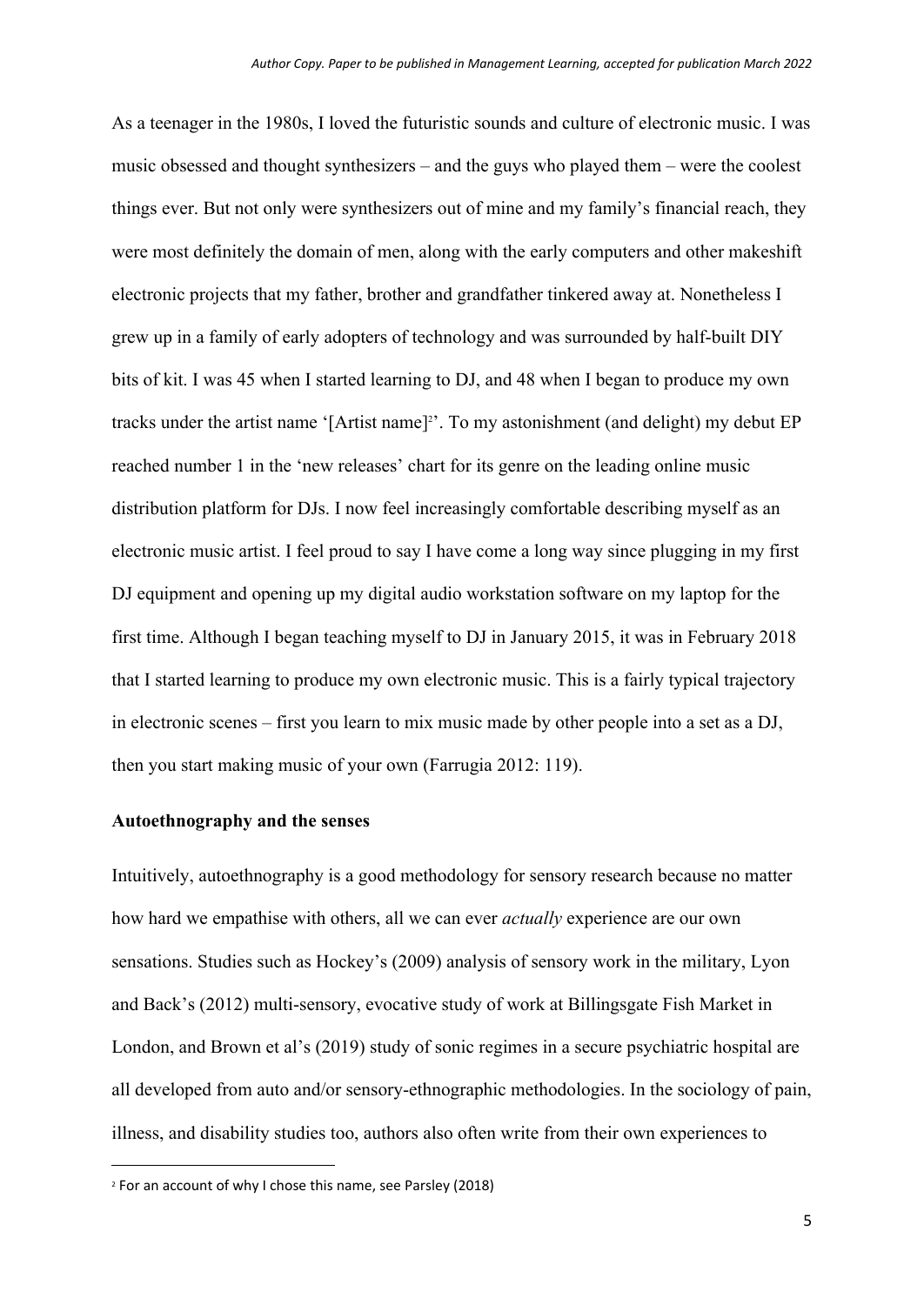convey the deeply embodied ruptures in their lives in ways that draw in the political ordering of those experiences (e.g., Leigh and Brown 2020) as well as their sensations. Although autoethnography is likely to be a familiar methodology to readers of this journal, it is worth restating its value as a management research method. Firstly, as Cunliffe (2018) reminds us all research accounts are a personal and situated retrospective narrative that *makes* sense of the 'real life' we have experienced in the field, or for that matter the experiments enacted in the laboratory or statistical data analysed at our desks. Thus, rather than leaving these experiences as unexamined context to what we present as the 'real data', autoethnography can be seen as an explicit inclusion of those experiences in order to lay them bare for analysis, through a process of 'professional distance' (Anteby 2013). Secondly, the value of autoethnographic accounts lies in their capacity to build connections out from the personal to the social and particularly to the organizational (Doloriet and Sambrook 2012). *Organizational* auto-ethnography specifically uses the researcher's personal experience to illuminate intersections of organizing processes with the self, in relation to work, employment, management, structures, institutions and of course learning (Boyle and Parry 2007). Sambrook and Herrman (2018) give an excellent overview of the varying types of organizational autoethnography as well as an extensive reference list for anyone interested in learning more. Here my intention was to reflect on my experiences of learning to be an electronic music artist, paying particular attention to the sensory and embodied dimensions that entailed. This, in turn, facilitated empathy with my interviewees, allowing me suggest that our experiences might be characteristic of others in the same situation in order to develop new theory, e.g., gendered sensilisation. In sum, a good autoethnography is then no longer confined to one person's experience of the world, but acts as a spark to ignite others' experiences too, ultimately bringing organization alive from the inside out. With readers, this can be kindled through what Meier and Wegener (2017) call 'writing with resonance',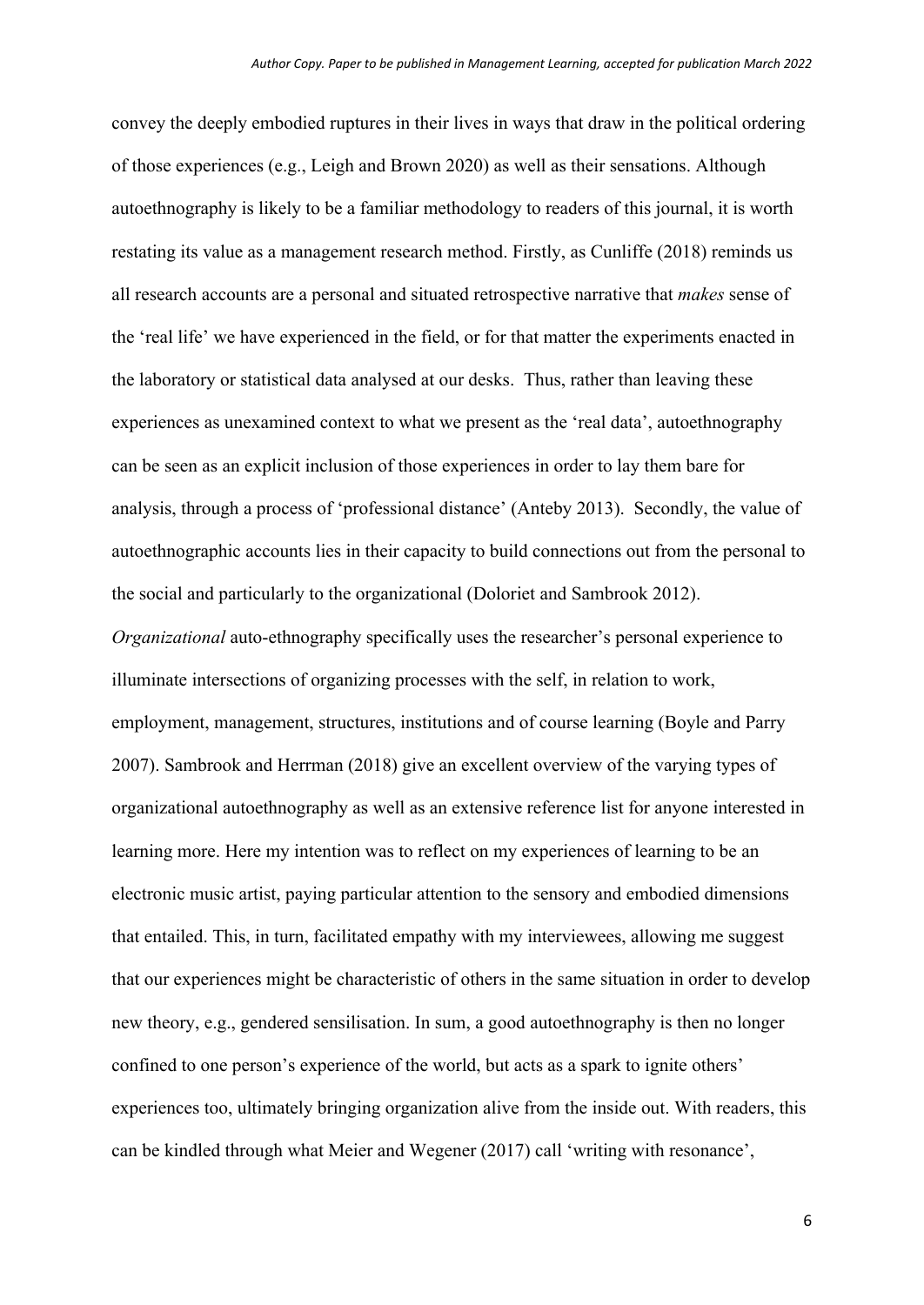producing text that invites readers to join themselves with the narrative, imagining the feelings and sensations they might experience themselves if they were there, living through what is being recounted, and so this is what I invite you, my reader, to do in this paper.

## **Com-passionate interviews**

In September 2018 I began to interview other women who were building careers as electronic music producers and quickly realised how useful my own early experiences with the technology, and process of electronic music production were in fostering connection with my research participants, particularly in establishing a shared understanding of the various elements of the process. I decided that my own journey provided valuable insights into how it *felt* to be a woman learning the ropes of this unusual and highly gendered creative occupation, that I could use to resonate with my research participants' sensory experiences, in order to illuminate my research questions and extend my autoethnographic reflections out beyond the personal as I discuss above.

Strati's (1999) term 'imaginative participant observer' refers to putting oneself in another's shoes for the purposes of research – a technique I have used for some years now in my research on aesthetics in and around organizational life (e.g., Warren 2008). It is particularly suited to sensory investigations because it helps '…develop experience-based empathetic understandings of what others might be experiencing' (Pink 2009: 65). Relatedly, Cooren (2020:16) argues that humans not only experience sensations through direct encounters with material objects, but also (re)material*ise* the world through communication with each other. In doing so, he builds on his earlier work establishing 'animation' and 'passion' during communicative episodes as the primary way material and social worlds constitute each other. Ashcraft (2020) discusses these ideas in affective terms as flows between everything that makes up a given situation – human and non-human, real or virtual –'…operations of feeling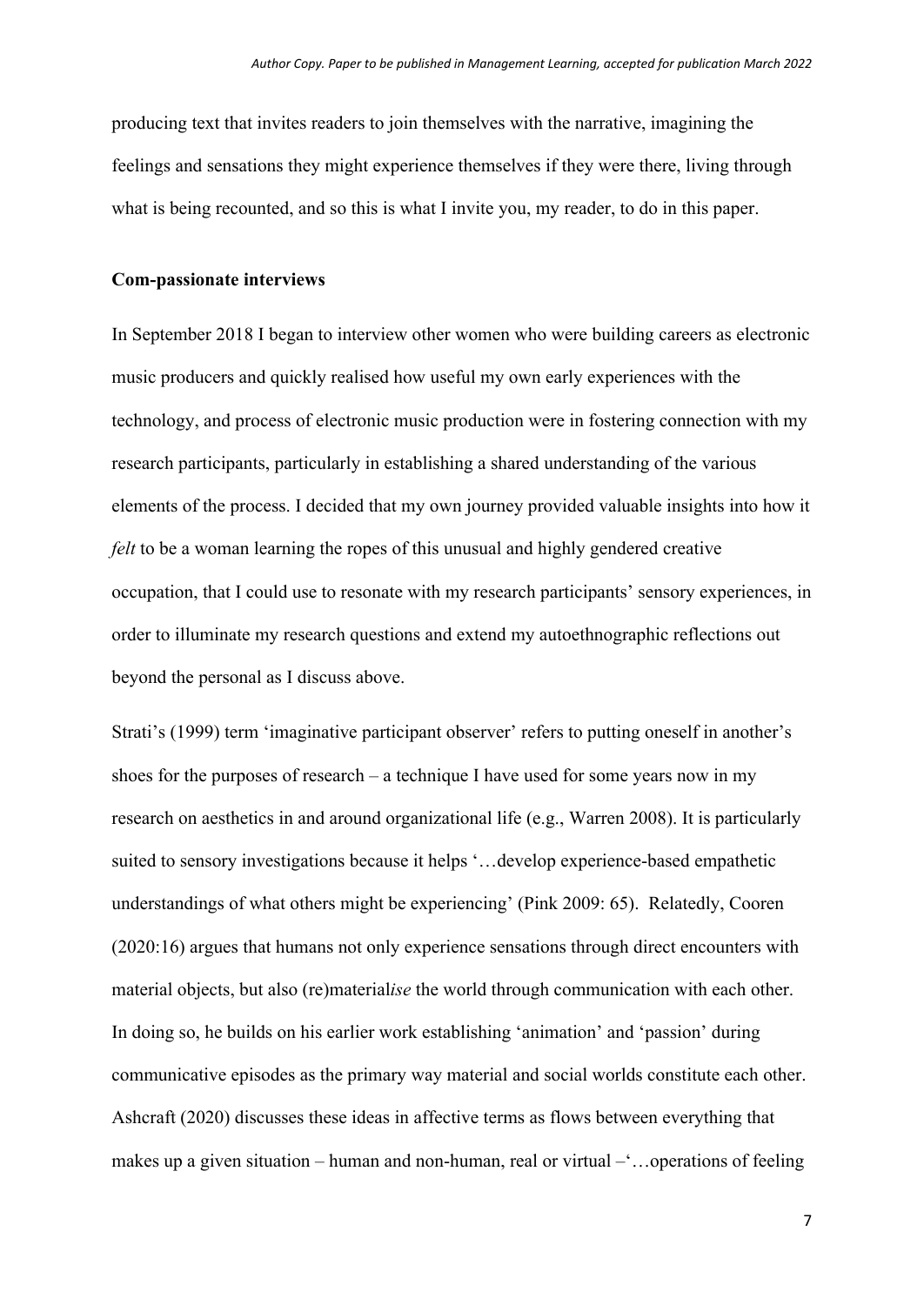around the edges of awareness that galvanize selves [and] perceptions of coherent wholes *with* identities' (*ibid*: 853)

Translating these ideas into a sensory methodology, I suggest that through my research interviews with other artists, their sensory engagements with music technology become materialised through a process of 'com-passion'. I am departing from the more usual meaning of the term compassion – as in empathy for another's suffering (Bartunek 2019) – denoting this through the use of the hyphen. Com-passion refers to research conversations between people who are animated *with* shared passion about something they love doing. Although I am not seeking to understand and empathise with my participants' suffering, I nonetheless see parallels between the 'ethnography, aesthetics, and emotionalism' that Hansen and Trank (2016: 352) argue are foundational in carrying out compassionate research, and the sensory sharing I am explaining here. Just as 'compassion does not simply recognize suffering, but involves ''feeling with'' the persons suffering' (Hansen and Trank 2016: 356), so I suggest *com-passion* involves a similar 'feeling with' of (re)materialised sensations during interview discussions. Thus, the *feeling* of producing electronic music and navigating the challenges of being a woman in a male-dominated world was shared between us through recounting experiences, exchanging stories and just 'getting' each other. This paper is based on data from 36 interviews.

The fact that 23 of these interviews were conducted via video call using Zoom makes the com-passionate (re)materialisation of sensory experience through communication a particularly interesting topic. Despite being spatially remote, these encounters felt no less 'real' than the 13 conducted in person, with each sharing the same degree of rapport and connection<sup>3</sup>. This resonates with Ashcraft's (2020: 854) observation that these technologies

<sup>&</sup>lt;sup>3</sup> Only the audio from these calls was preserved for reasons of anonymity in line with my institutional ethical approval (reference will be added later)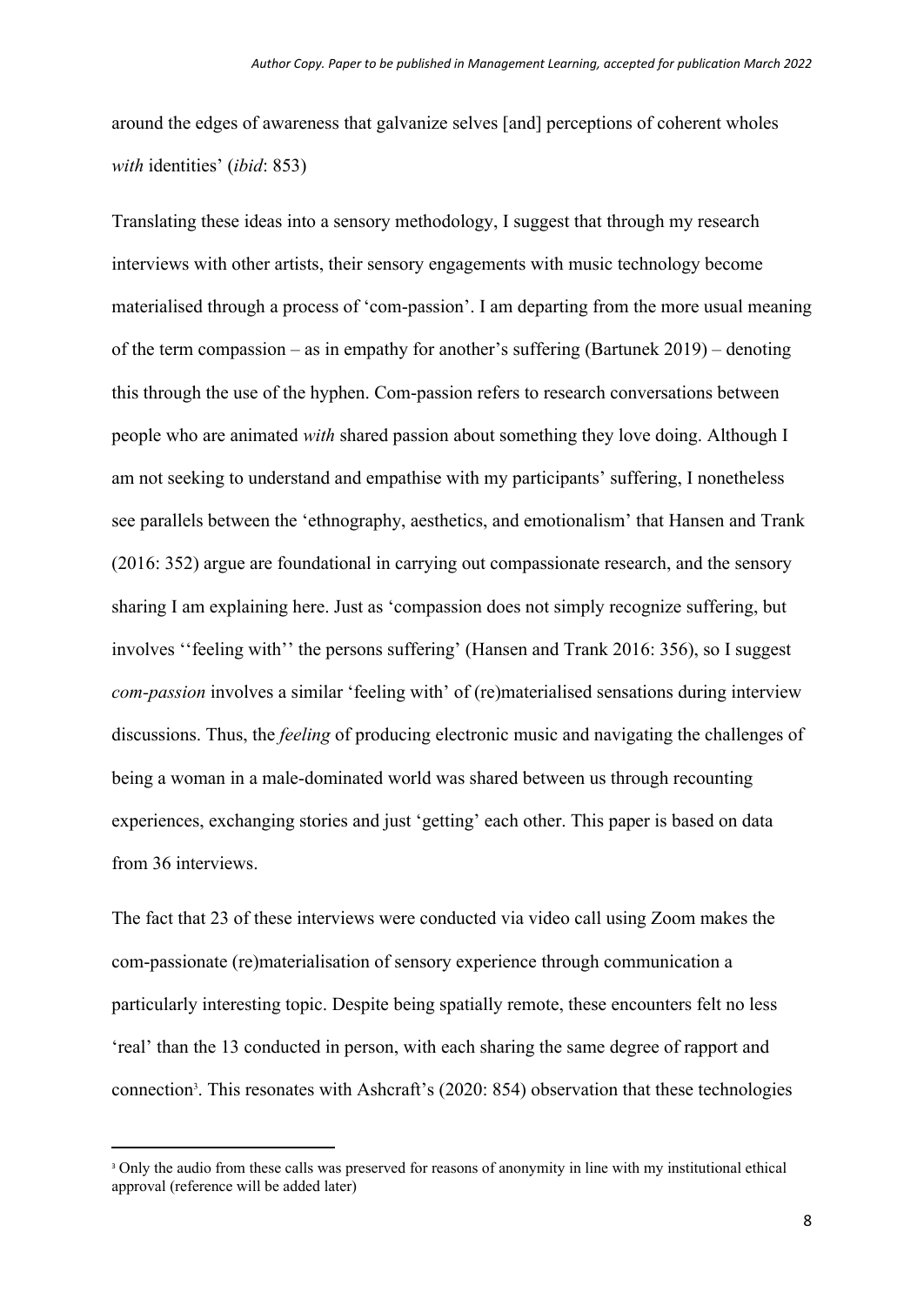of late capitalism might being exacerbating affective flows by collapsing time and distance between people. The immersive character of video conversation has been recognised for its multimodal affordances and utility in surfacing 'elusive knowledges' in research on tacit knowing (Toraldo et al. 2018), embodied cognition (Gylfe et al. 2016), and the experience of smell (Warren and Riach 2015). I note these here because they demonstrate that rather than being impoverished, video can be a generative medium for research on embodied and/or intangible research subjects.

## **An embodied approach to data analysis**

As outlined above, I first focused on the sensory dimensions of my own experiences to make sure that it lead the analysis, a process Pink (2009: 67) calls 'participant sensing' to distinguish it from the more detached sounding participant 'observation'. I then selected sensory episodes that were also intensely emotional ones, and in particular ones that provoked shame, guilt, embarrassment and pride. According to Creed et al. (2014) while all emotions are social, these four are especially good at indicating the operation of cultural norms on individuals' feelings – and corresponding action – and I would argue the interpretation of their sensory worlds too.

Once I had identified key themes in these autoethnographic episodes, I turned to the interview data, re-listening to the audio recordings in order to re-feel the com-passion in our conversation and annotating excerpts from the written transcript accordingly. However, this process can never be entirely codified, since everything I have experienced to date, and which I anticipate for the future, shapes the way I experience the world on an ongoing basis – including how I interpret my data. Davies (2014: 734), herself following the ideas of Barad (2014) labels this 'diffractive analysis' to denote how meaning that is seemingly derived from a given point in space and time is actually a splintered array of shards from past,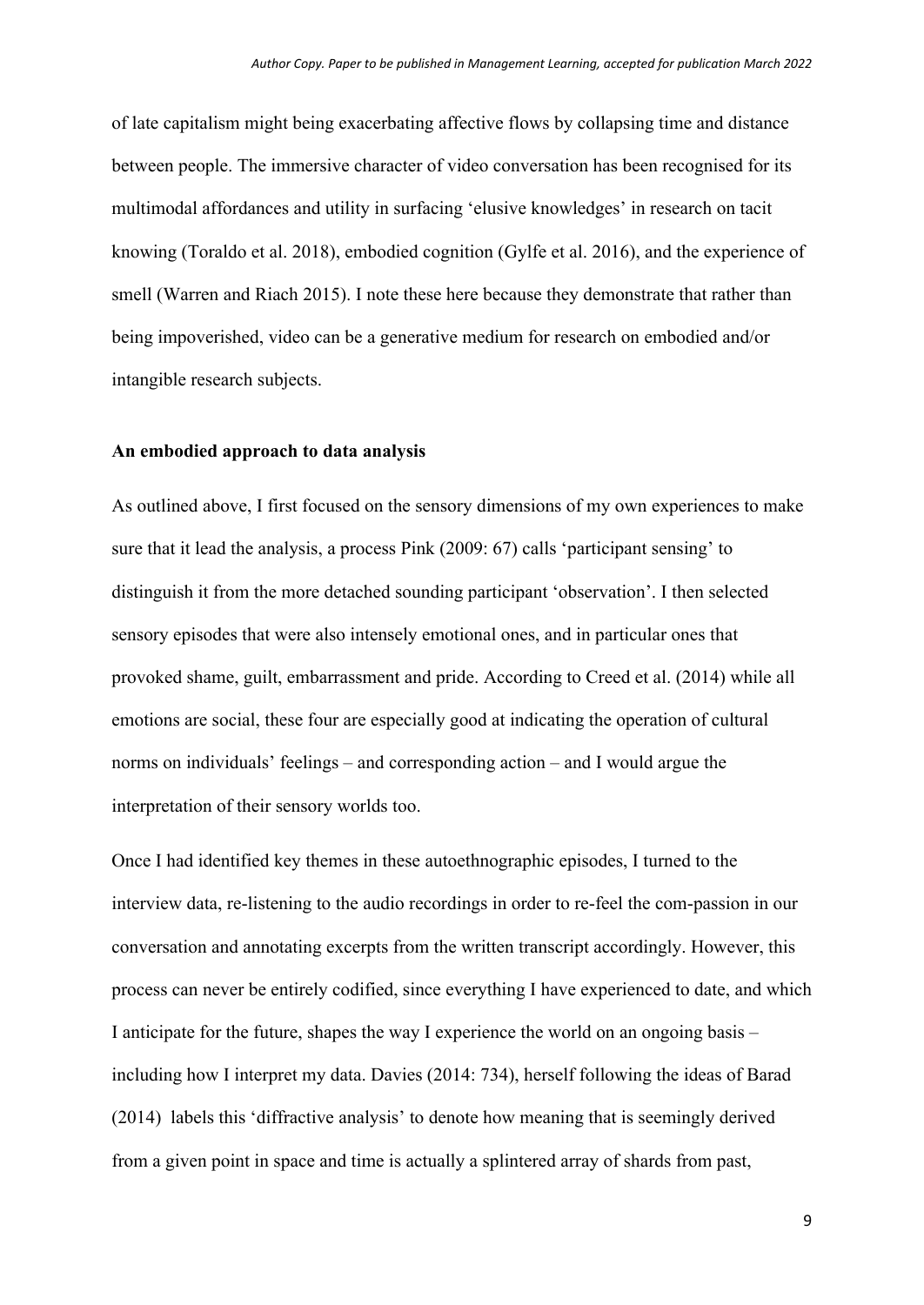present, and future, that dissolve boundaries between imagined, real, self, other, individual, social, body, mind, an idea similar in character to Ashcraft's (2020) 'senses of self' as constituted by affective, socio-material flows. In other words, our interpretation of an event is always and inextricably bound up with everything that brings us to that point, and the aspirations/ intentions we have for what is yet to come, as Barad (2014: 168) eloquently expresses it '…there is no moving beyond, no leaving the 'old' behind. There is no absolute boundary between here-now and there-then.' With this in mind, the data presentation later in this paper is also layered with personal/ historical/ aspirational reflections throughout the text. In the following section, I present data that describe the sensations that arise when learning to be an electronic music artist. First, I describe how I am developing a synaesthesic relationship between (at least) seeing, hearing, touch and haptic sensations in learning to beatmatch as a DJ. Secondly, I explain how touch, gesture, movement and expression are implicated in learning how to perform as a DJ with 'kinaesthetic legitimacy' as well as learning how to *produce* electronic music. In line with my com-passionate methodological commitments, I weave quotations from my interviewees through this presentation where our sensory experiences 'struck a chord', along with theoretical support where it is apposite to do so.

### **Seeing, hearing, touch and gut: the sensory art of beat-matching**

Learning to beat-match to be emotionally traumatic. It challenged my identity and at one point I lost all sense of competence. During an all-female DJ training course I attended, it was a shock to learn that after nearly two years of learning (which had already included sharing mixes publicly online and DJing in front of a festival crowd), without using automated technology I couldn't 'jog the wheels' to get the music perfectly in time. Worse still, after 20 years of going to raves, I couldn't even *hear* that there was a problem. In the DJ booth of a dark, empty, warehouse club in January, in front of my classmates, the tutor leaned across me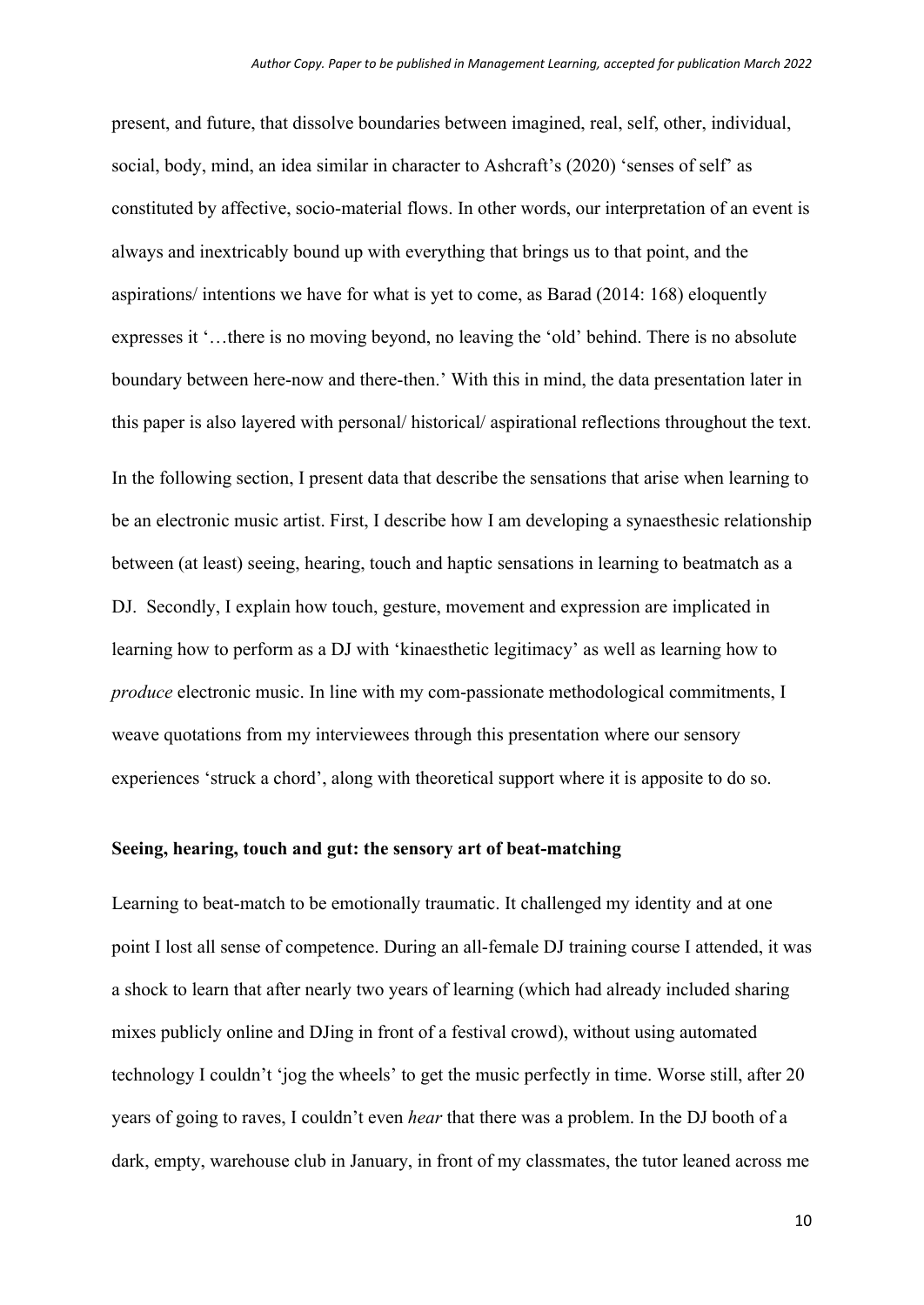to nudge the platter. "No, it's not quite 'in' yet…" she patiently explained, after my very best attempt to beatmatch the tracks. I felt sick. My cheeks burned with embarrassment. I was a fraud. Not only was I crap, but everything I had done up until that moment was crap. It was based on a lie. I couldn't beatmatch. I would never be a DJ, and I cried silently while writing these fieldnotes on the London Overground as I made my way home after our lesson.

Beatmatching is the skill of playing two or more records precisely in time with one another, which in turn, is the foundation of DJing. If you don't have your beats in sync when you allow your audience to hear both (or more) tracks through the speakers, at best you'll hear a faint and annoying delay or 'ghosting' of the drums and high hats (cymbals). At worst, it sounds like horses galloping along a track and your audience are likely to wince or even boo you off the decks. Lately I have started to get better at beat-matching and the joyous pride I feel when forensically dissecting a recording of a perfect, seamless mix that *I have made* is huge. Hearing my own slightly ghosted mixes, on the other hand, is a source of disappointment, embarrassment and shame, even when others say they can't hear anything wrong. Like most new DJs, my relationship with 'beat-matching' has been long and difficult. I have been practising beatmatching for about 18 months now, involving hours of repetition, in common with my fellow artists:

"I had the decks and I was like oh yeah let's give this a go, and mixed some records badly in my room for the next year or two…" (Nancy)

"I would just practice for hours and hours and hours, like mixing two records, probably the same two records for hours. (Kate)

"I just spent lots of time at home just like mixing the same two records for about a year" (India)

These three women learned to DJ with vinyl records on turntables whereas I am a DJ of the digital age, despite being born in the 1970s. My 'record bag' is a tiny 128gb USB stick that holds my entire music collection, and instead of turntables my decks are digital music players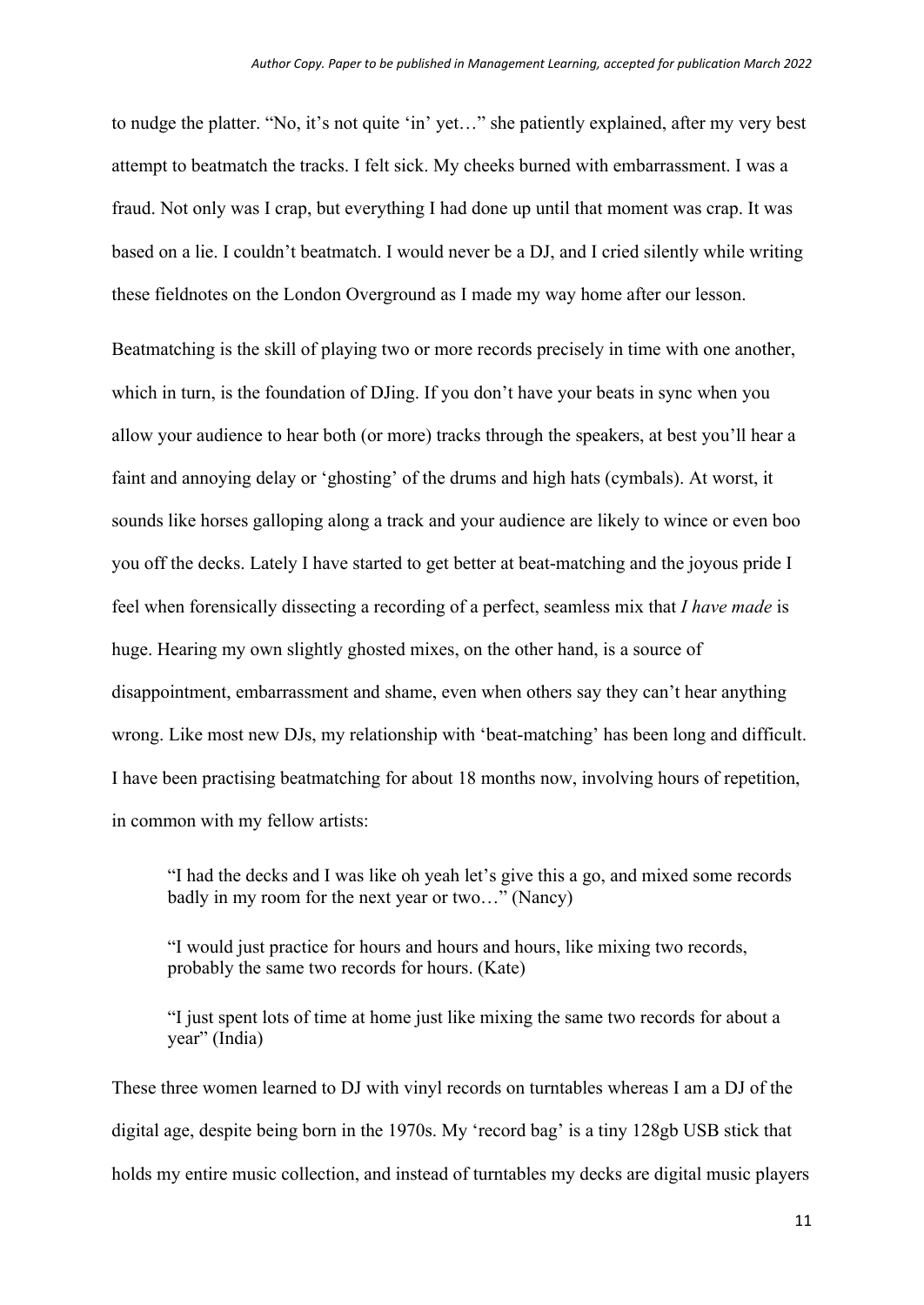called CDJs (which stands for compact disc jockey) into which I plug my USB stick to access my record collection. You can still learn to beatmatch on CDJs, as they emulate turntables as I explain further below, and as Nelly elucidates here the sense of achievement in acquiring this skill is no different:

"…when I was first starting off I would lock myself away for, like, 10 hours a day… it took me two months to get beat matching, *two months*, this is on CDJ 200s which are notoriously finicky, but when I *did* get it - I remember the moment - I ran around the house screaming, crying, and then I was scared I'd never be able to do it again." (Nelly)

When the only option for a DJ was to play vinyl records on turntables (decks), beatmatching was a physical process of twisting, pushing and applying pressure to the turntable spindle, or edge of the record, with the assessment of success done largely by ear. This is how you beatmatch when using vinyl and turntables still, in fact. The speed of each deck is adjusted using the pitch-shift control to slow down or speed up each record so they play roughly in time, before tiny pressure adjustments, twists and taps are made with the fingers and edge of the hand. This subtly shifts the tempo (pitch) faster or slower to get to the sweet spot where the beats sit *just right*. That sweet spot is what DJs refer to as getting the records 'in'. 'In' is a magical place where the tracks groove perfectly, and the kick drum seems to drop a semitone. The first time I got tracks truly 'in' I *felt* this drop somewhere behind my sternum before I heard it with my ears, and then, similarly to Nelly above I felt a fountain of joyous pride "I can *do* this!!" It is the settling of this skill almost to the level of instinct that the repetition described above aims to achieve.

One of the most important impacts of the transition to CDJs – and particularly digital files – has been the incorporation of software-driven displays of visual waveforms depicting the sonic properties of the music. This provides information including the speed of the track (beats per minute – bpm), and even the key of the song to simplify the DJs process of selecting tracks that will sound pleasing together. All these things are displayed in colourful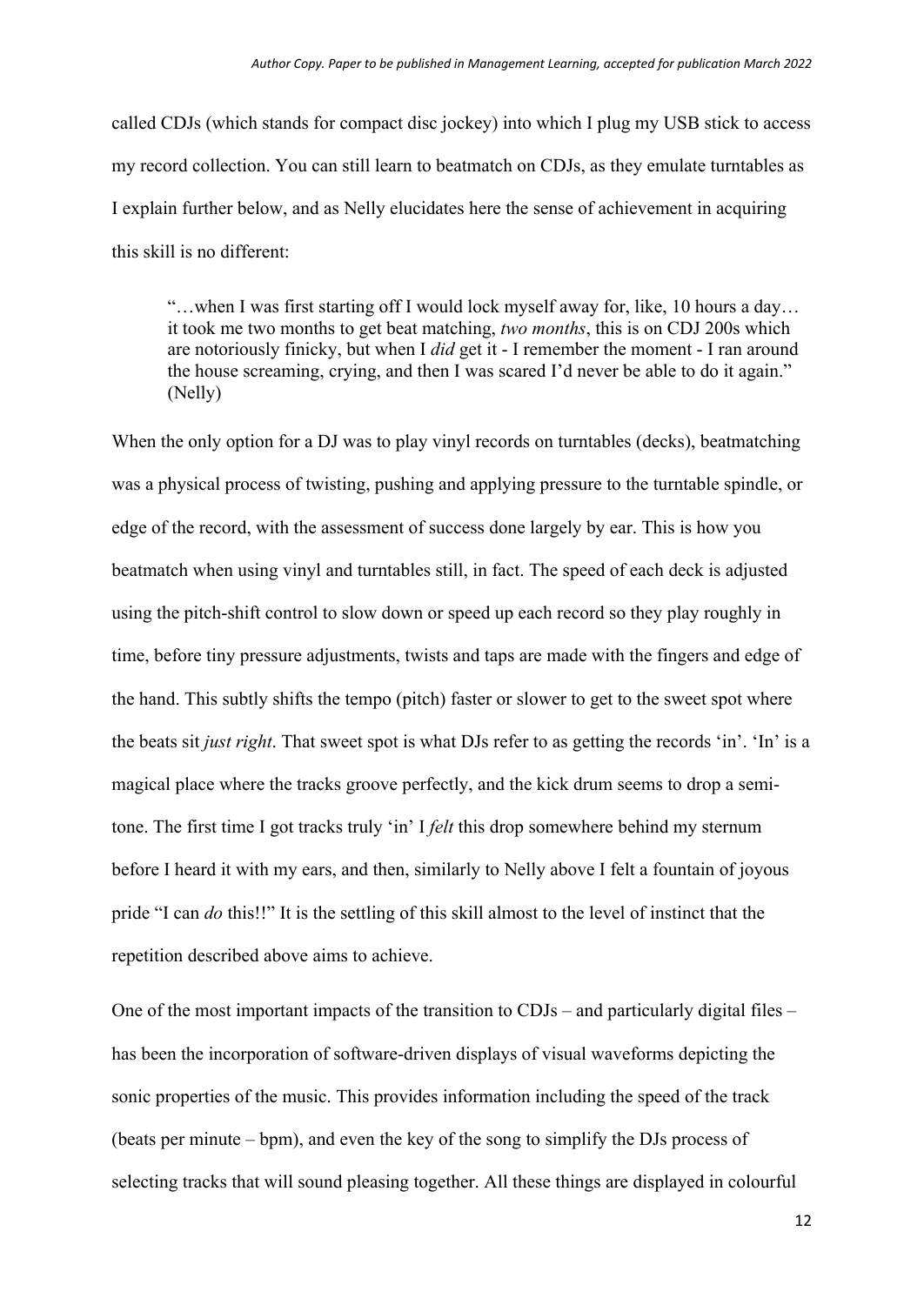text, LED lights and indicators. My CDJs (which are actually XDJs since they don't actually accept CDs as inputs) have touch screen control as well – the craft of DJing has become highly visual with the advent of the digital age. However CDJs also have physical push buttons, twistable knobs, and sliders, and broadly resemble traditional turntables. They have large circular 'jog platters' on the top, which the DJ pushes back and forth to get – and keep – the tracks 'in', just as they would if they were using vinyl on a turntable. This is despite the fact that all these platters are doing is controlling software which could be arguably be done much more efficiently with a touch strip, or knob.

CDJs are made to look like turntables because the embodied skill of the DJ flipping the vinyl onto the deck, dropping the needle and syncing the beats in an intricate dance between hand, gut and ear, are fundamental sensory elements of the reputational capital of what it means to be a DJ. Olive intimates this here, and I expand on this further in the discussion section below:

 "I purposely sometimes don't quantize my [tracks]… so I'm still forced to mix them by ear… I think it's important to somebody who learnt on vinyl, I like to keep my ear in and just 'can I still do that?' without looking at the screen" (Olive)

Thus, in order to have credibility (e.g., sell well) it is important that CDJs allow DJs the opportunity to mobilise that 'sensory capital' – and importantly to display they possess it – even though it is no longer technologically necessary to do so. In fact, the beats of digital file formats can be synchronised perfectly by the software with a press of a button. When the 'sync' button is enabled, the tempo and beat pattern of each track are locked in time with one another. It completely takes away the need to beatmatch, leaving you free to focus on creative blends and cuts – that is to say adjusting frequency levels so new harmonies emerge (known as EQing), or chopping quickly between frequencies, or even whole tracks for dramatic effect.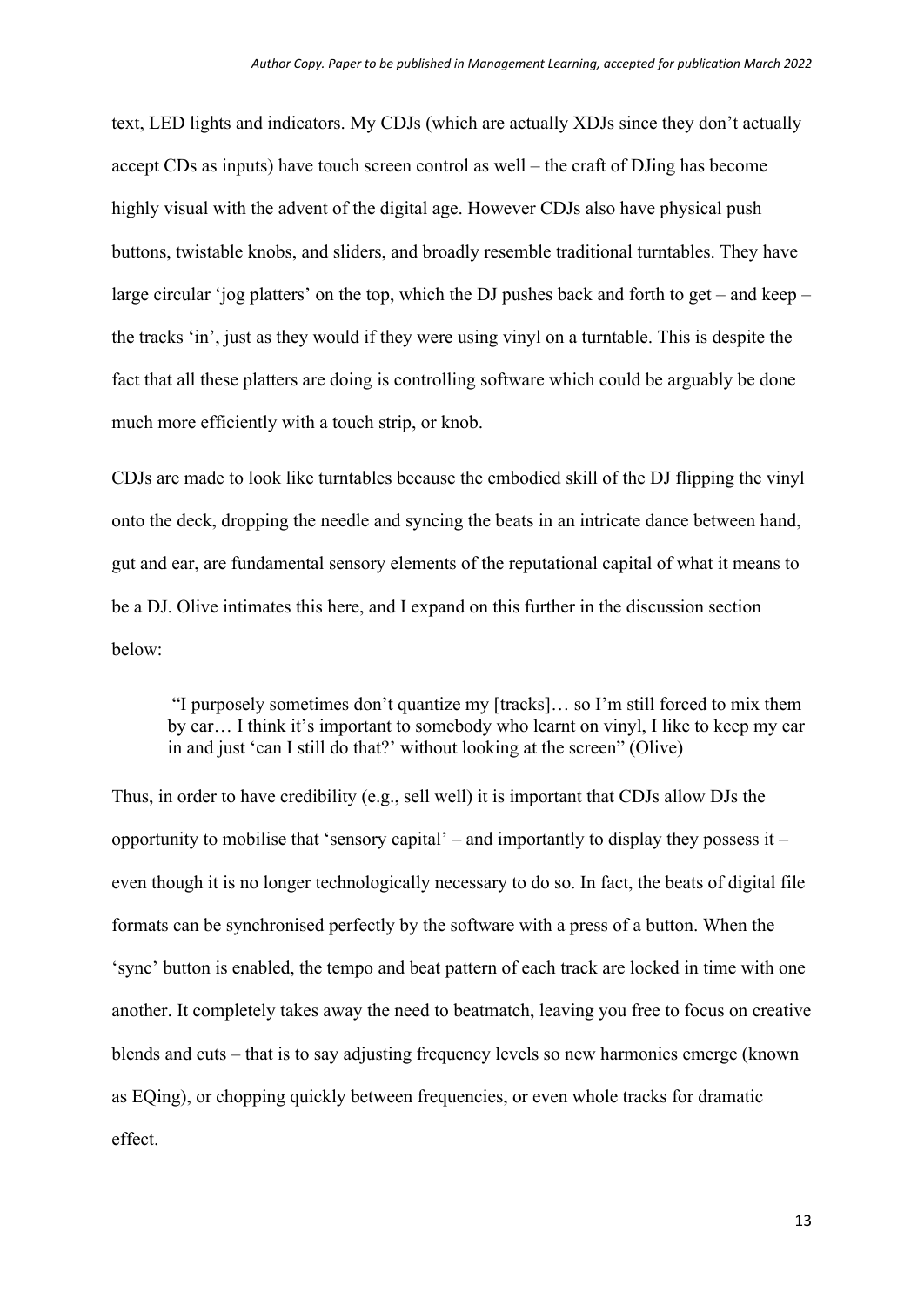For a good two years, I loved the possibilities the sync button offered me as a digital DJ: looping segments, jumping forward and back through up to four separate tracks, all while they stayed perfectly in time. By adding in short samples and effects I could create exciting 'edits' and 'mash-ups' on the fly too. As a digital DJ I didn't *need* to learn to beatmatch. Instead, I planned to develop my craft by fully utilising the creative potential of DJ software to do things with music that would never have been possible to do with a vinyl record and a turntable. This is what tech is for, right? To automate traditional skills and allow new ones to emerge?

However, on day one of the women-only DJ course, I quickly learned that if I didn't become skilled in beatmatching, and continued using 'sync', I was not only letting myself down, but betraying the entire sisterhood. Of course no-one said as much, but the message I noted in my field diary was clear – 'we need to give the men absolutely *no reason* to doubt that we are just as good as them. When a woman steps up behind the decks she is not only playing for herself, and her crowd, but is an ambassador for her entire gender.' To use the 'sync' button, then, places you as an object of derision, and ridicule, or at the very least someone to be pitied as a newbie, and not taken seriously, despite the fact that what I *wanted* to do with the sync button was *feel*, to perform and *groove*…to be creative, not technical.

Leaving the sync button aside, there is also a prevalent discourse that you can't always trust the software to beat-grid the track correctly– especially for certain types of music with irregular rhythms or 'swing'. So your eyes can mislead you if you only rely on the visual counter to *show* you the beats are 'in'. Although in practice this happens rarely, it is a pervasive belief among artists (e.g., along similar lines to the sentiments expressed by Olive above) and has, over time, convinced me that relying too heavily on looking at the waveforms and visual counters in order to mix tracks is 'cheating'. I am now fully invested in training my ears to ignore what my eyes are telling me. As I became more concerned with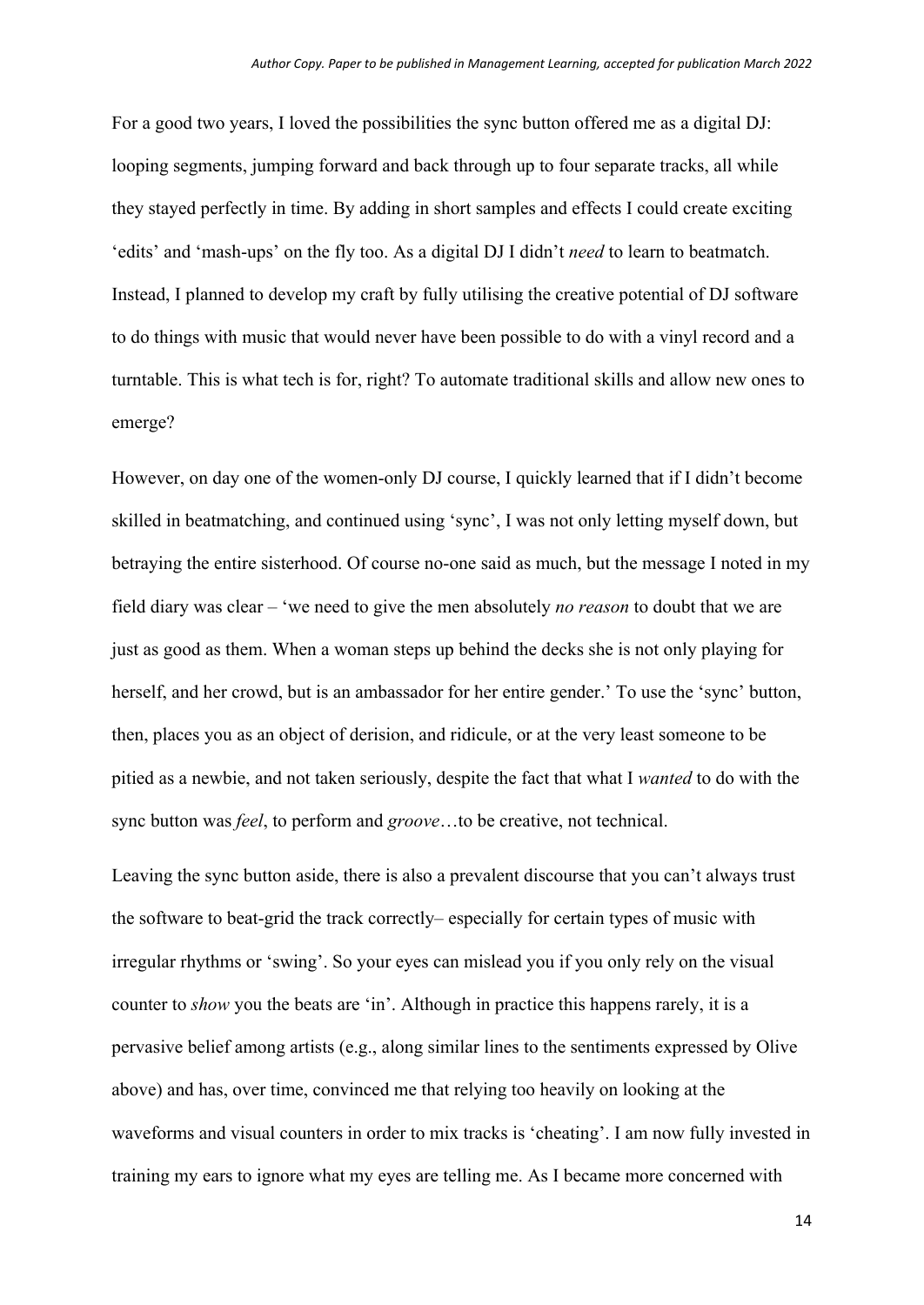being a 'proper DJ' and wanting to be seen as such, this discourse has sedimented into my sensory practice. This was shared by some of my interviewees too who suggest that to do this thing 'properly' was to return to foundational skills of beatmatching 'by ear'. In Yvette's case this extended to moving away from digital formats all together, and learning to DJ with vinyl, and as we can see from Zara in particular, this sensory accomplishment translates into career success – people now took her seriously:

"I actually took some DJing lessons [because I] thought 'I need to learn how to beat match and EQ *properly'* " (Ines, my emphasis)

"I was like I want to DJ on CDJs… and then after that vinyl. Playing on vinyl's really, really, really hard and it takes a lot of dedication and a ton of practice. But getting the *feel* of working with vinyl and the records I think… [is priceless]" (Yvette, my emphasis)

 "…[when I] moved to USBs [on CDJs], basically [I] had to reteach myself how to DJ, actually learn *properly* how to DJ … and I was like "Oh! I can do this with ears only!", … and that's kind of when I really started, bookings started picking up and I started having more of a style as a DJ" (Zara, my emphasis)

'Proper' beatmatching then, involves developing heightened aural-visceral awareness of when the beats are "in" as if I were wearing a blindfold, emulating how I would have learned back in the days of vinyl only. The best way I can describe this is that I am trying to wire a synaesthesic relationship between what I hear, through the medium of how that feels in the movements of my fingers and wrists, against the resistance of the controls that are fused with them, which I then kind of 'feel' in my core. The Deleuzian term 'agencement', is the closest term to use as a shorthand for these generative elements, since it also takes into account past and present social and cultural influences: 'human and non-human, textual and material, social and technical assemblages 'from which action springs' (McFall 2009:51) In particular 'agencement' emphasises connections between elements (what I am referring to as affective circuits) rather than the elements themselves and as such is distinguished from 'assemblage' despite the two terms being used interchangeably (Phillips 2006).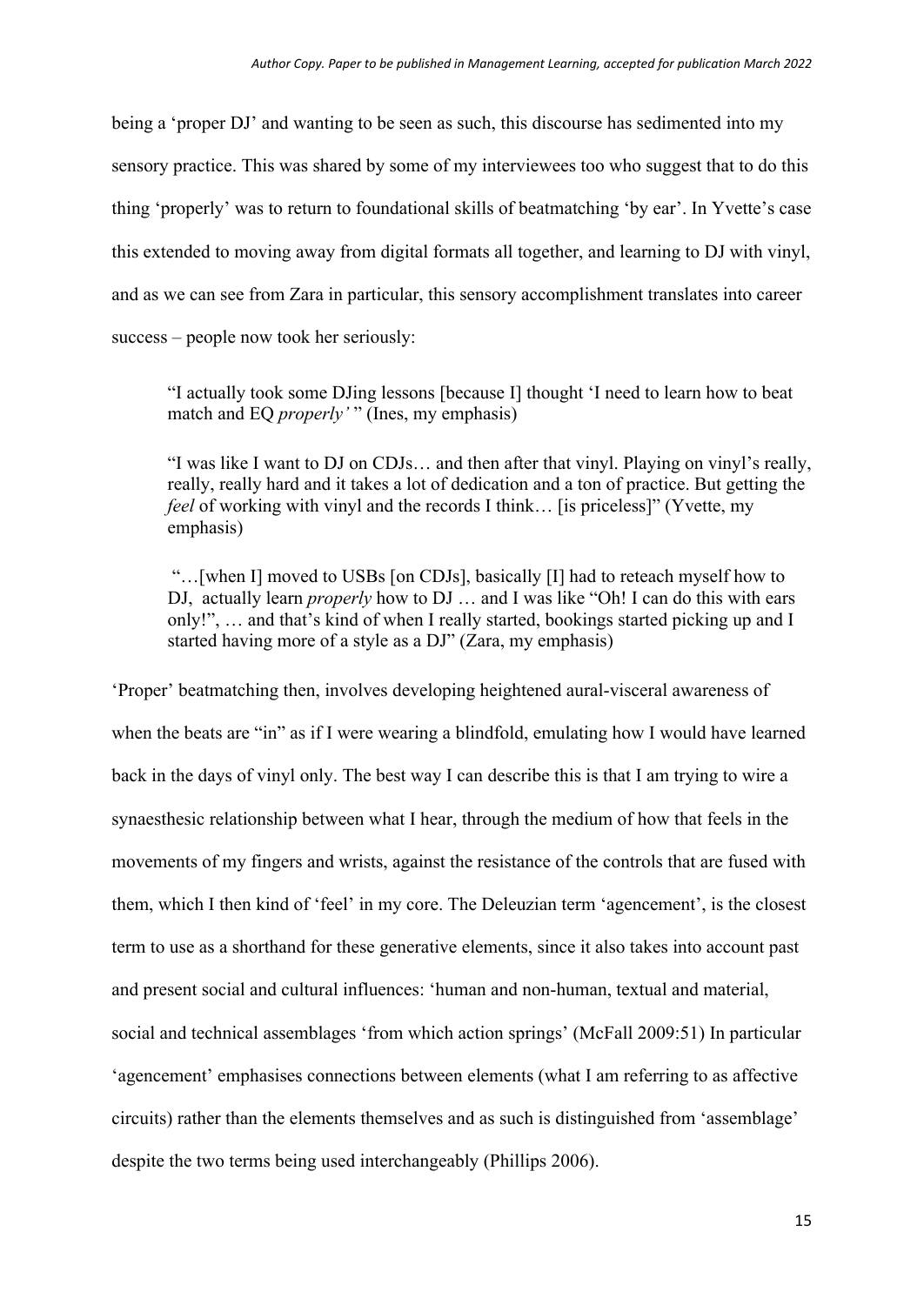Not peeking at the waveforms is hard, and I often give in. I feel a little seedy when I know that's what I am doing, but I also feel increasingly proud that I am improving. I now trust my aural-visceral skills over the indicators I can see on the screen. Sometimes the counter seems to show the tracks are slightly out of time but my ears tell me they aren't, and my hips swing involuntarily to the groove. Like Zara above, I feel my ability to use CDJs and beatmatch 'properly' has earned me respect among my peers. I am now able to rock up to a gig in a club with just my tiny memory stick and play on 'big girl's decks' – as one of the organisers of a festival I was booked for put it. It feels great.

# **Gesture, movement and expression: learning kinaesthetic legitimacy.**

However, it is not enough to privately feel the appropriate sensations when DJing. Displaying your sensory competence is also essential. The first time my partner saw me DJ in public – at a friend's party – he told me I needed to look like I was doing more while the music was playing. When I first saw a video of myself I was also struck by how little I appeared to be 'doing', whereas at the time I'd actually felt like I'd been busy. I was carefully listening, cueing up the next track, checking the sound levels, and so on, but I was also very aware of *not* wanting to take the risk of touching any of the buttons in case I mucked up the mix, knocked something or made a terrible sound. It was much less stressful to just let the music play and worry about touching things when the time came to blend in the next track. This anxiety felt paralysing. If I did reach out to make changes, my fingers shook, and the tiniest twist, press, slide or turn felt like a haptic leap into the abyss, accompanied by icy fingers around my stomach and held breath. And all of this while not letting the concentration or fear show. It's got to look like not only do you *know* what you are doing, but that you can *feel* it at the level of almost automatic intuition, but at the same time that you are doing enough to show off your skill. It's also important for inviting reciprocal responses from your crowd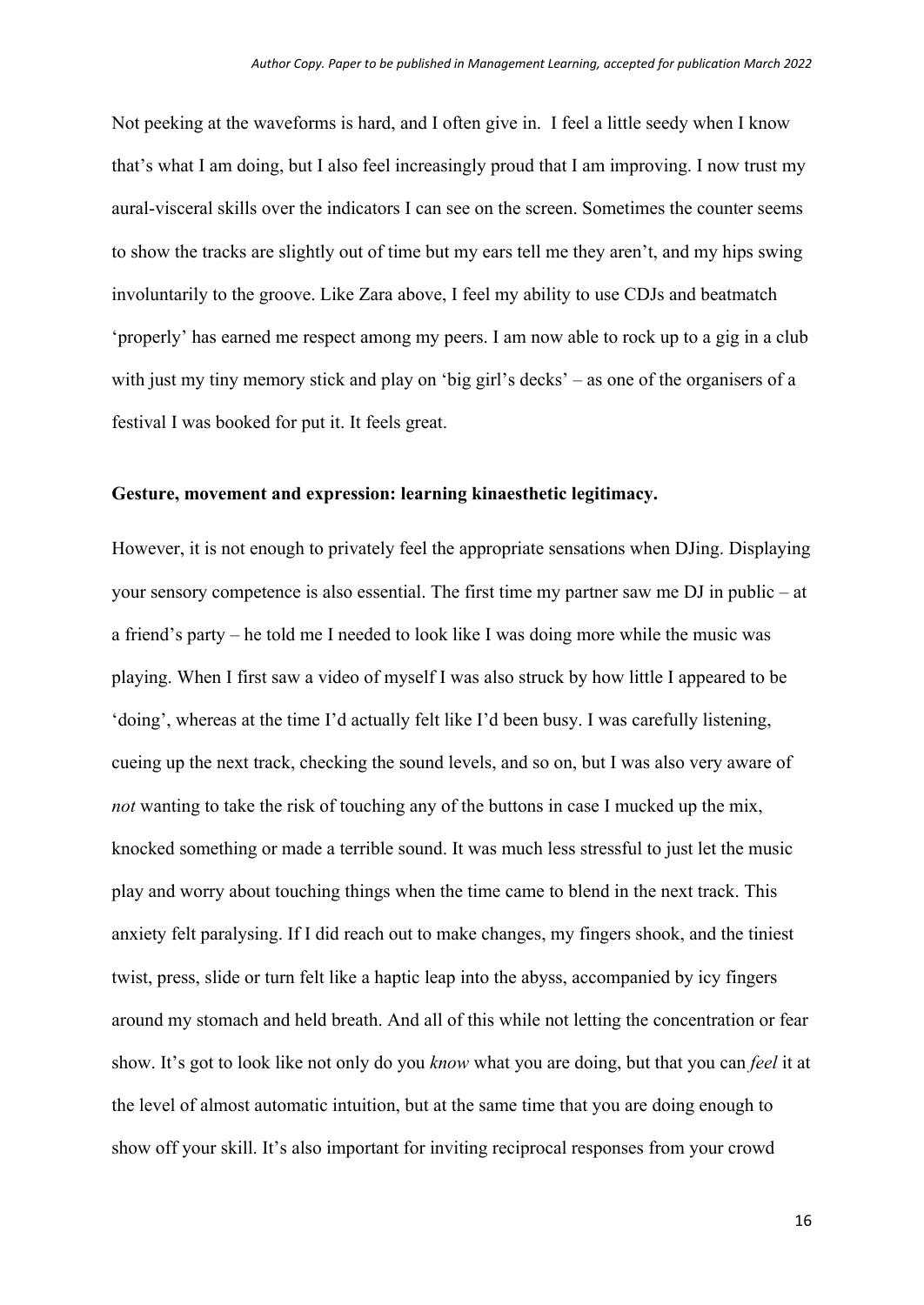(whether in person, or via live-streamed video and chatbox) that then mingle with your gestures in an affective circuit.

I knew this reticence to touch and to *show* what I was sensing was making me look like an amateur, or that all I was doing was 'just pressing play' and standing back – an accusation often levelled at female DJs, whose skill is regularly doubted and contested. I have seen this evidenced in countless comments on social media videos (almost always by men) and felt the chill grip of fear in the pit of my stomach that one day that might happen to me. Brereton et al. (2020: 228) sum up the effects of these assumptions on the women working in electronic music scenes: 'under-represented, overlooked, undervalued, overcriticized, excluded, and sexualised as performers, composers and producers. [Women] face entrenched sexism, a lack of role models and multiple barriers to entry…', I suggest that one of these barriers to entry relates to the embodied, sensory character of learning to use music technology hardware and software as I am describing it here, and I return to these ideas in my discussion below.

My desire to look professional and competent has got stronger over time and I regularly feel the weight of the sisterhood on my shoulders when I perform in public. Increasing numbers of bookings to play virtual and live events (including the odd paid gig), receiving requests to provide guest mixes on other artists' radio shows and podcasts, seeing my own tracks being released on record labels and so on, are constructing a potential future where 'part-time DJ' could actually become integrated into an occupational identity of 'academic DJ'. I have moved from learning to DJ as a hobby that has little bearing on my sense of self, to realising that perhaps I'm not just a middle-aged lady playing with Garageband<sup>4</sup> in her shed, and perhaps I am *actually good at this*. Maybe that odd little girl of my schooldays really *can* be cool. This is both astonishing to me and beyond my wildest dreams to the point where it now *really matters* how I act and perform in the here and now.

<sup>4</sup> GarageBand is Apple's entry level digital audio workstation for music production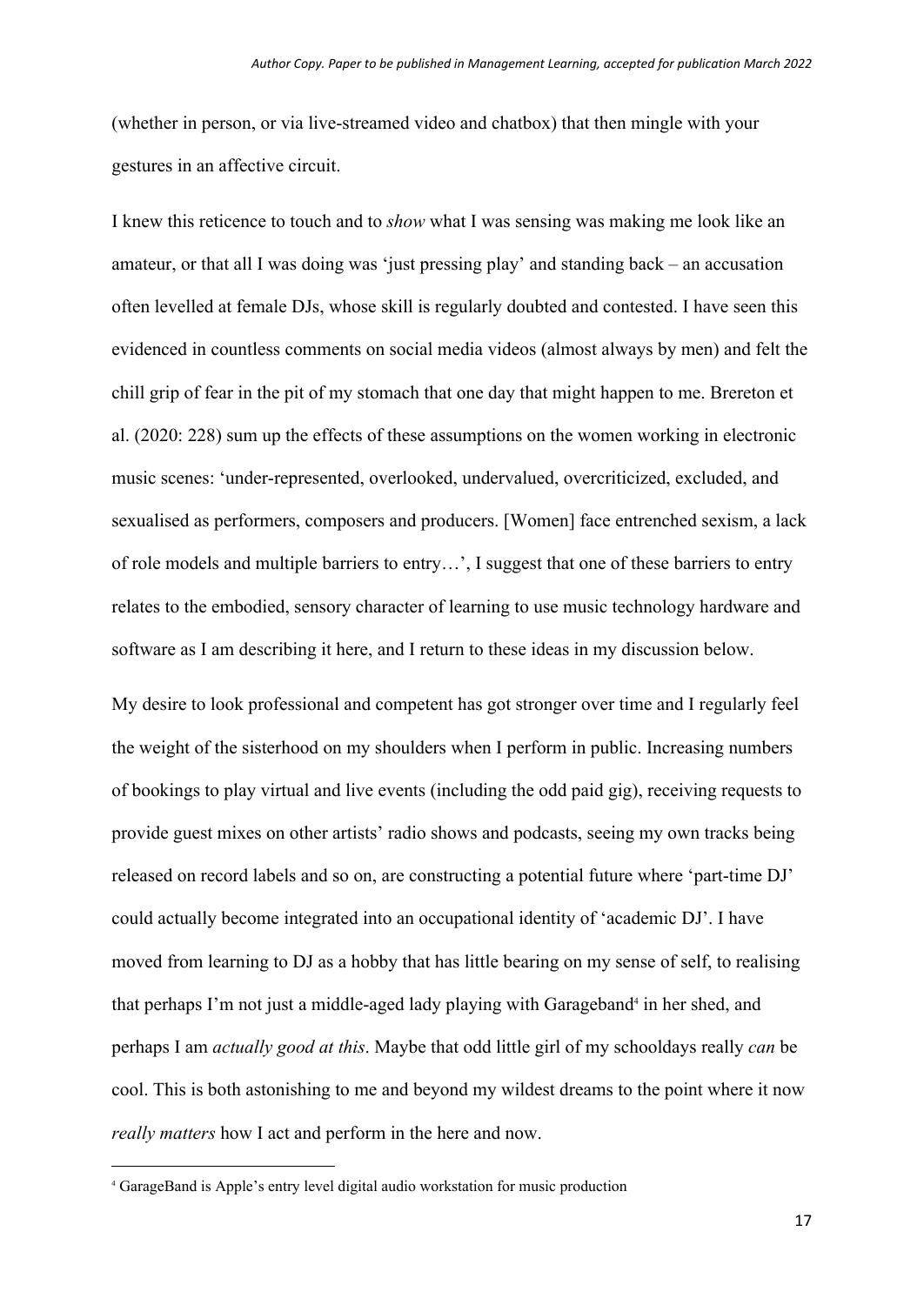So I intently watched what other DJs do, both in person, and on videos/ live streams. They seem to do a lot, which increasingly I have grown to realise is mostly for show. As a DJ myself, I question whether it is *really* necessary to keep tweaking, twisting, flicking, tapping, and making tiny, minute adjustments to the knobs, buttons and platters all the time. And by the same token, are such exaggerated movements needed to turn such small, sensitive knobs? Leaving aside the wash of inadequacy that floods me when I watch, my analytical brain learned that whilst this continual display might not be needed for crafting the music coming from the speakers, it *is* essential in terms of demonstrating that you know what you are doing. Importantly this sensory display is essential to show you are skilled at *hearing* and *feeling* when tiny adjustments need to be made to show you have earned the right to be there,:

"… you're there at the front, you're the focus for the crowd's attention so look as though you deserve it… (Esther)

Yeah, and you've got to have the skills and that's when you get the respect, because it's like otherwise you get up there and you make a dogs dinner of it and then everyone's like well yeah you're a woman aren't you? (Evelyn)

I now tweak, touch, tilt my head, frown, flick, slide, cup my head phones, and press with the best of them, and it makes me feel like I am doing this right, and that I belong. I am a DJ and I deserve to be there, as Esther says. It is also important because standing behind the decks without being obviously busy is aso a poor experience for your audience of dancers:

"I'm here to show you what my joy looks like so you can feel your joy and then we can just cycle that through…" (Hayley)

Thus sensory display goes beyond a disciplined performance, it is also needed to elicit reactions from your audience which complete sensory and affective circuits as Hayley explains above. Biehl (2019: 341) refers to this as the kinaesthetic empathy – a feedback loop between DJ and dancers, dancers and DJ. The DJ does something, and that's the crowd's cue to do something too – whether shouts, whoops and movement in person on the dancefloor, or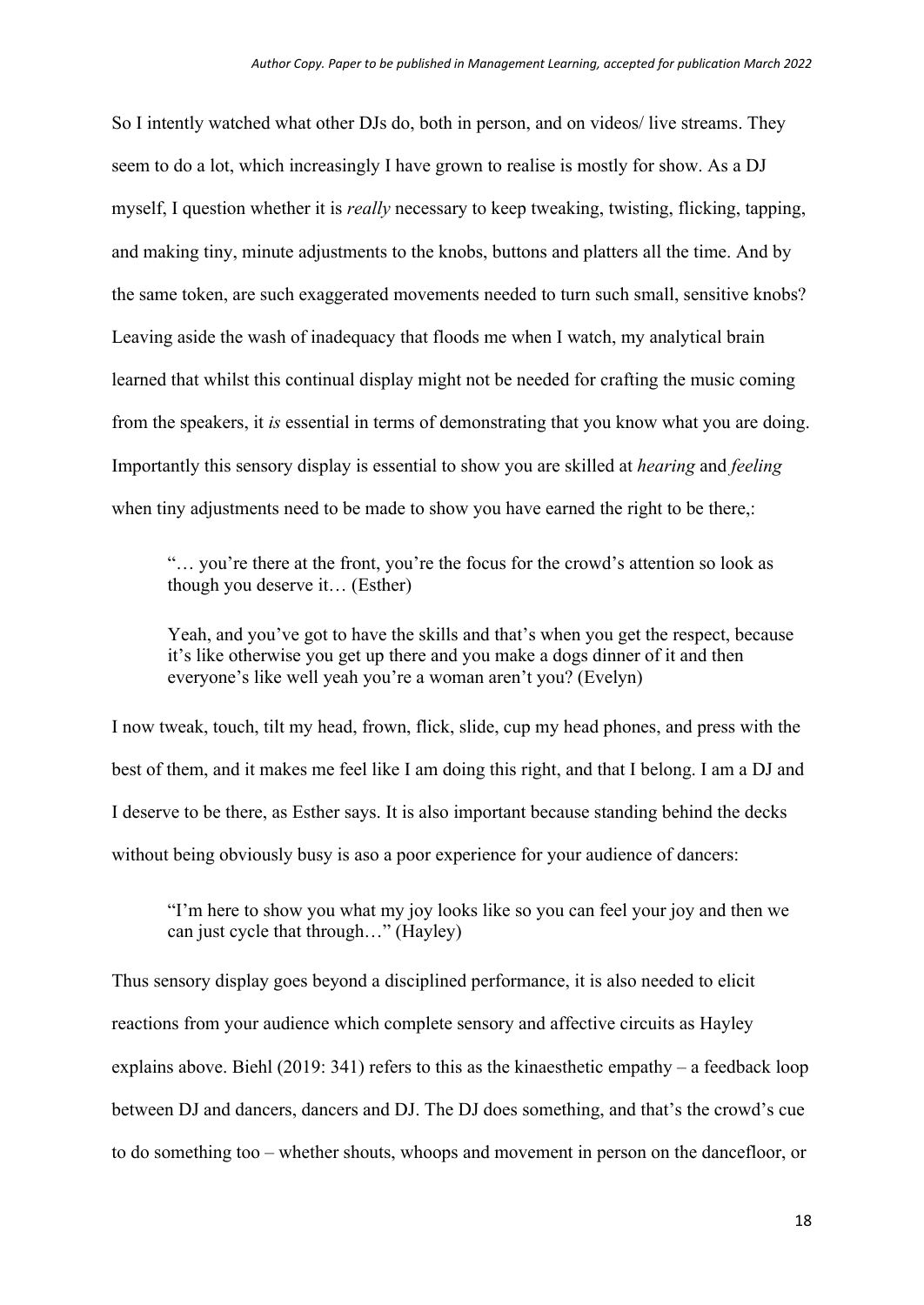via emojis and comments in the chatbox of a livestream. Kinaesthetic empathy changes depending on the space too, it is site-specific (Biehl-Missal 2016), and is an exemplar of Ashcroft's (2020) argument that occupational identity is dispersed beyond any one person or thing.

However, "you need to be careful not to dance too much". This is something I have read and heard from female DJs on social media, and in personal communications with them. Excessive dancing and making a lot of eye contact with the camera (in the era of live-stream DJ performances ushered in by the Covid-19 pandemic) apparently detracts from the serious skill you should be displaying as a sensorally adept DJ. Furthermore, it appears to give off a sexualised impression. Recent data from the Association for Electronic Music's 'Electronic Music Inclusion Initiative' (2021) shows that almost half the incidents of harassment and discrimination reported by artists occurred in a club or festival environment. 80% of the women interviewed for the wider study from which these data are drawn reported unwanted sexual attention during gigs, ranging from uncomfortable comments to attempted rape. In many cases these were normalised as 'to be expected', 'not that bad', or 'harmless drunks'.

So even though the bass and drums are literally pulsing in waves through my body, even though I am playing music that I love, I need to take care not to dance *too* much. Even though I am feeling ecstatic joy at creating sublime 'sweet' blends that *just work*, and even though people tell me how much they love my energy and vibe behind the decks, if I want the industry gatekeepers to take me seriously – and book me for gigs one day – it would be better if I didn't look *too* excited, or like I am enjoying myself as much as I am. To avoid mean, upsetting comments online, and being touched up or threatened by men - *even in my 50s –* I need to dampen my enjoyment in what I am doing. Male DJs behaving in the same way are never berated for 'coming on' to the crowd, sexualising themselves, or accused of being talentless. In undertaking this research I have often been confronted with statements that life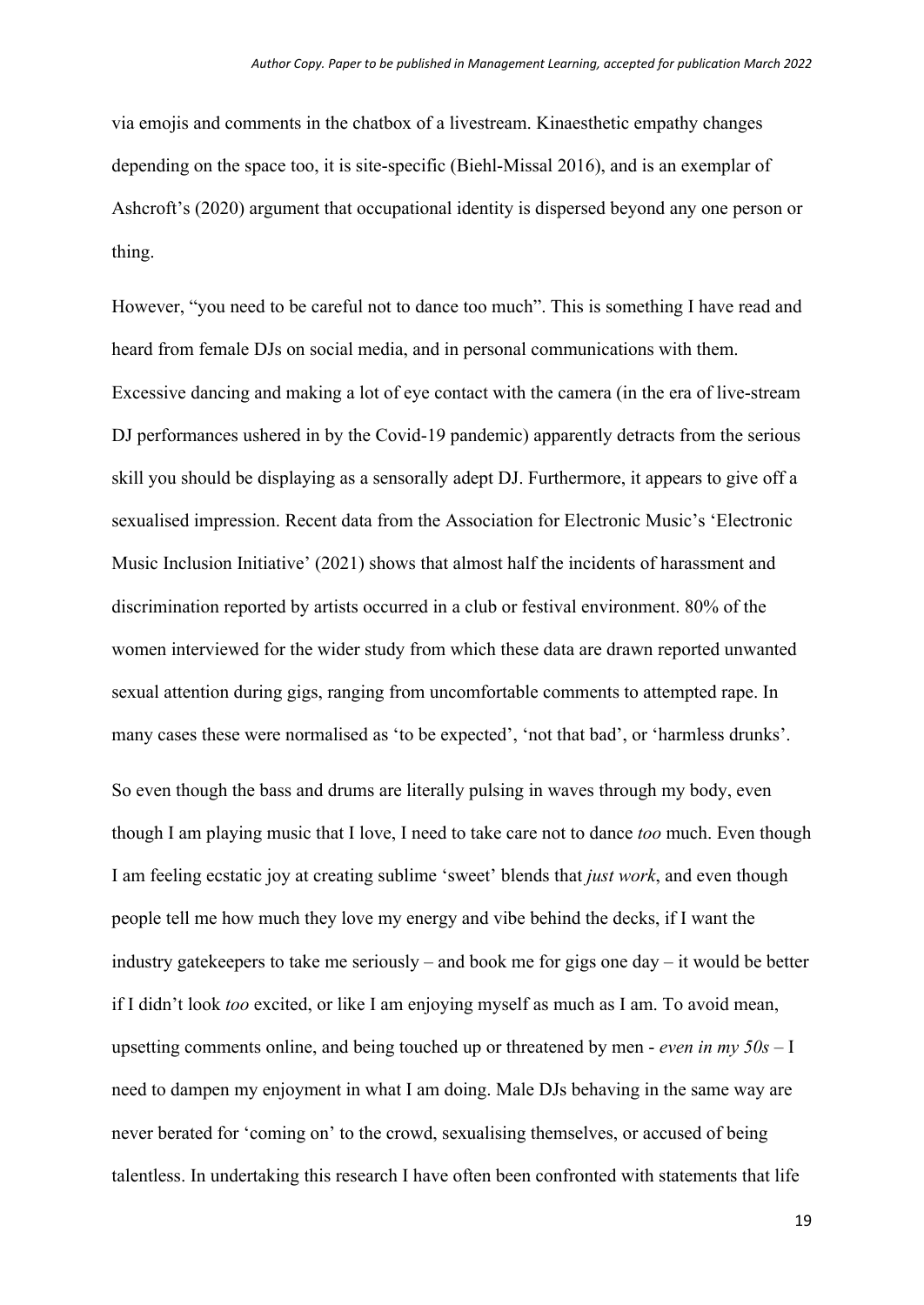for women in electronic music *has* improved in recent years, and indeed, in male-dominated spheres more broadly. However, the 'gains' referred to are often those of a handful of highprofile artists, rather than representing any significant change at grass roots 'everyday' level. As Tess remarked to me sarcastically during her interview with me, *'yeah, there's no gender discrimination in music anymore, because: Nina Kraviz'*. Furthermore, those who make these statements are usually indicating their own privilege in not seeing the daily, invisible struggles that even highly successful women have. As my data demonstrate, under these conditions – what McRobbie (2009: 24) calls 'feminism undone', discriminatory practices are perhaps stronger than ever, since they have shifted to more subtle manifestations that mean they are harder to recognise, or report, yet cruelly appear as wins, or freedoms. Not only do women suffer from an insidious and insistent undermining, they are deprived of a legitimate voice – you should just be grateful for the gains that have been made, young lady. The longer I research this topic, and the more of an electronic artist I become, the angrier these situations make me. I am seething as I write this.

# **Touching/ not touching: 'getting stuck in' and creativity**

Being reluctant to touch knobs for fear of breaking something, is also related to how those learning to be electronic music artists enact their sensory capital, as was noted by several interviewees, either about their own learning, or when teaching others – and in Lauren and Evelyn's case, teaching children:

"I never used to touch any of the other buttons, it's a girl thing isn't it that you're just scared of buttons and getting it wrong and making a mistake and effing it up, and how do I turn it off again?" (Nancy)

"…I think that's one of the hardest things to learn is that it's like almost like there's a precious, just touching the buttons is the hardest part but that's how you're going to learn…" (Hayley)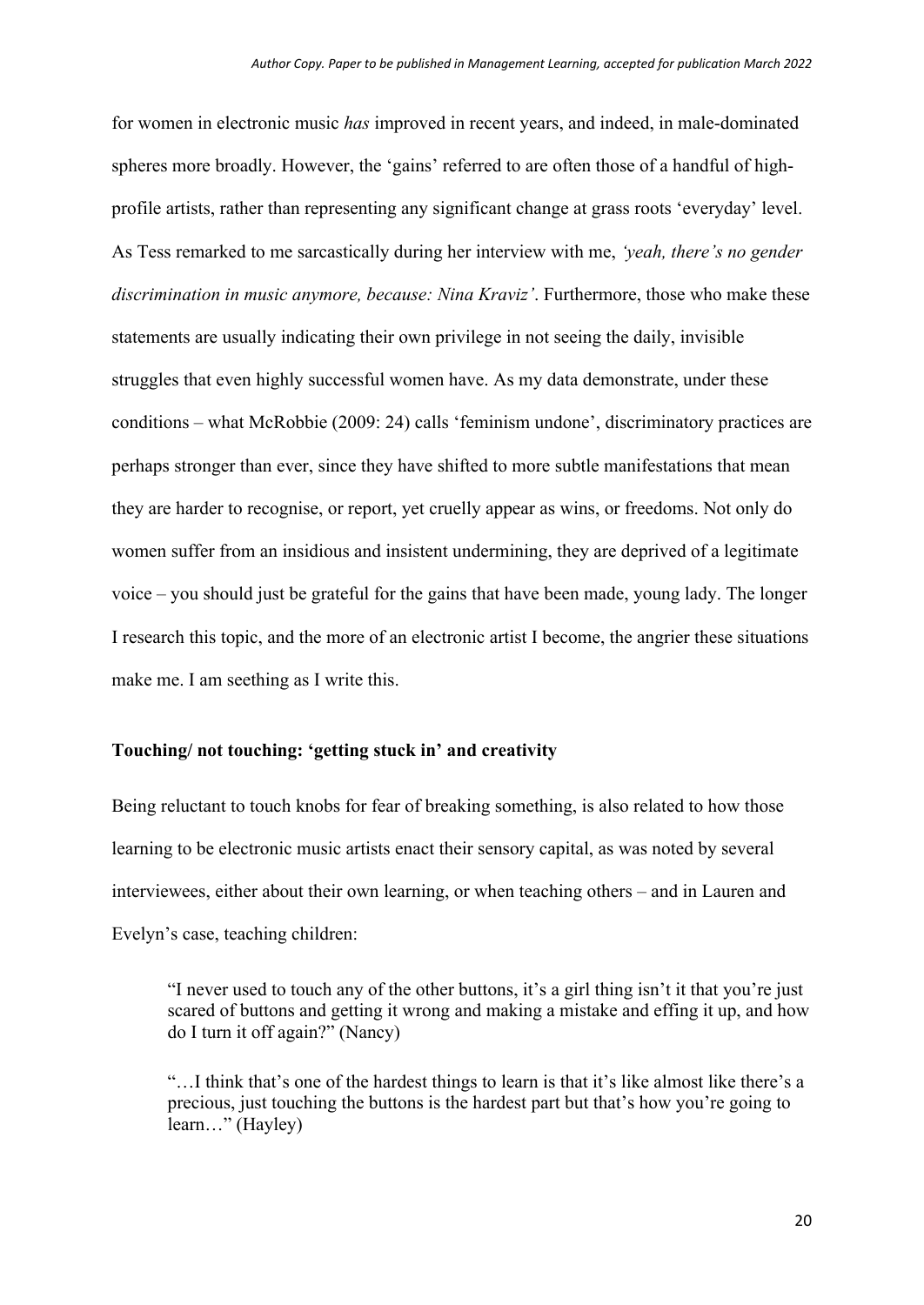"…the boys they could almost not wait for you to finish what you were saying, they just wanted to jump on the kit and play. Whereas the women were totally different… they would listen to you, they would listen to what the kit is, what the buttons do, the cross fader, the up faders, or the EQ, before [they touched anything]" (Evelyn)

There is a norm for girls not to touch, which hangs over into adulthood, whereas the boys just 'get stuck in'. The glass slipper of technical education and occupation fits them perfectly – as if it were made for them, which as we shall see below is exactly the case (Ashcraft 2013). I felt this particularly acutely at a music industry conference I attended – part of me desperately wanted to go and play with the racks of expensive, futuristic black boxes that were tantalizingly displayed in the 'gear labs'. As I noted earlier in this article, I have always been attracted to synthesizers as cool pieces of kit, but at the same time, I am fearfully repelled by their complexity and bewildering array of mystical controls that I have little idea how to use. This is not a coincidence. Electronic music's 'identification [with] gadgets seen as 'boys' toys' and hegemonic masculinity is a potent sociological force that marginalizes women's presence and participation... in the studio, as well as consumer magazines, in the instruments industry… Internet forums, in the classroom as well as the music shop.' (Prior 2018: 88). As Bayton (1997: 42) further explains, to be feminine means to inherit a 'socially manufactured physical, mechanical and technical helplessness', while 'technical language is often used as a power strategy in a mystifying way to exclude women' (*ibid*.). Both of these issues, along with the historically gendered character of (digital) technology (Plant 1997) *and*  music more broadly (Armstrong 2011), construct the electronic music space as fundamentally masculine in tools, language and activity, whilst masquerading as a neutral enabler of the democratisation of music production. Look! The glass slipper fits! Importantly, this operates through nuanced sensory learning and felt, embodied processes to ensure 'subtle and not so subtle mechanisms of symbolic violence, institutional and discursive boundary work… position [women as] strangers to the world of digital and electronic music…' (Prior 2018: 89). Standing in the foyer surrounded by young men and synthesisers, the paralysing force of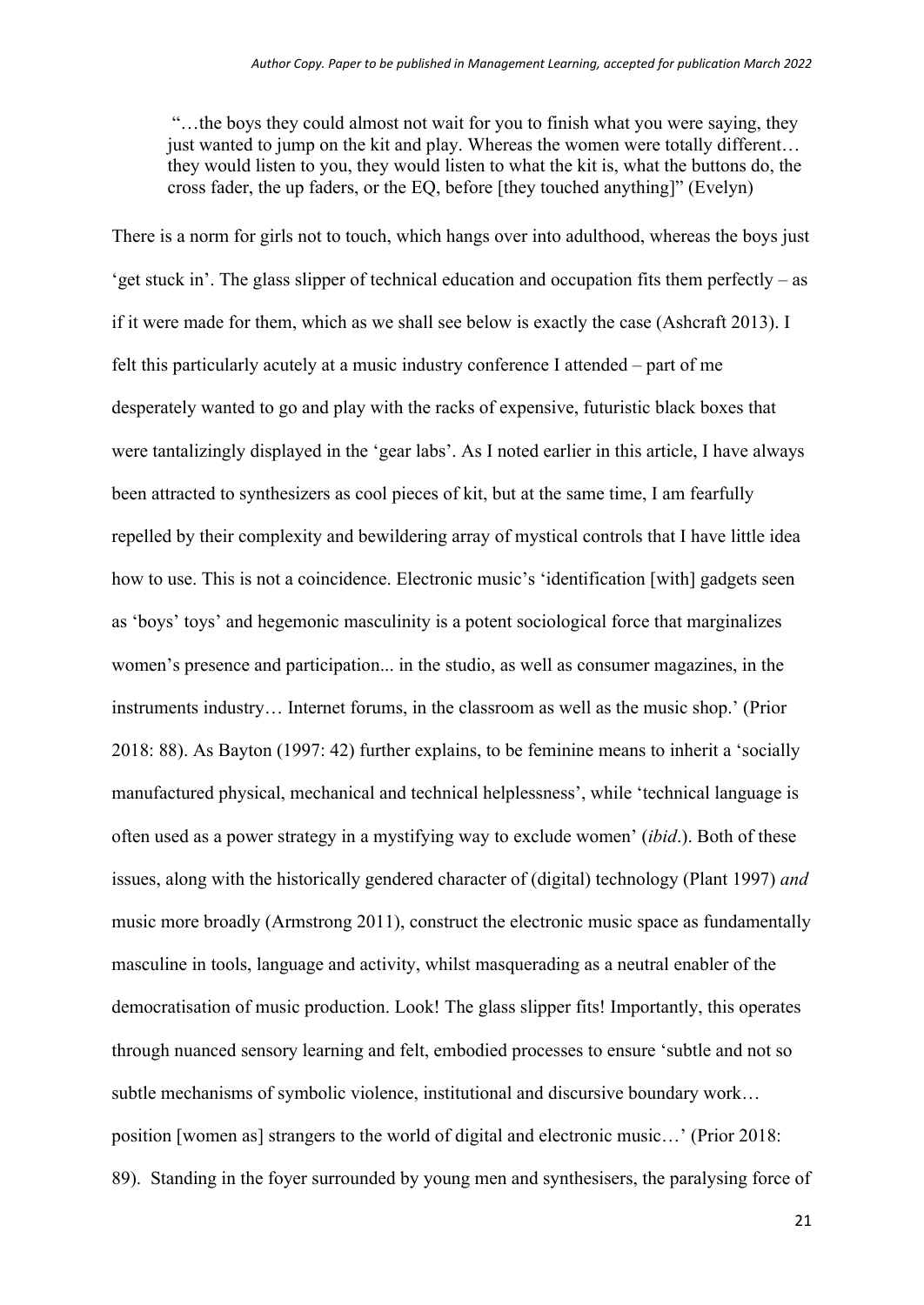my embarrassment and utter sense of 'this is not for me' fizzed my skin into armour, hand closed tight against my shoulder, I held my conference bag as a shield. I stayed well away on that occasion, feeling frustrated and weak as I ambled off to the safety of the bar.

But at the second trade fair I visited I forced myself to push through this discomfort, and to go and fiddle with the equipment. I still didn't know what I was doing, but I felt proud that I was a woman not afraid to touch. In contrast to the stark racks of gear at the previous event, the Moog 'psychedelic Synthesizer Sanctuary' (ADE 2019) was a magical grotto of lights, colour, wires, pulsing sound and psychedelic decoration more akin to a rave than a music technology store. Designed to 'stimulat[e] the senses…promot[ing] creative connection through a multi-coloured display of music machinery featuring self-guided lessons in analog synthesis' *(ibid.)* it was a space that felt immediately familiar. I was home! The assemblage of room, aesthetics, colour, light, my late-night hangover haziness, and countless other elements constructed me as playful and experimental – a very different identity to my last encounter. Hearing the sound bend and warp as my fingertips gently nudged the 'pitch' and 'modulation' wheels forward and back on an analogue synthesizer was thrilling and I even felt a little competent. From that moment I knew that this intuitive sensory engagement with sound through touch was what I needed to feel at home in my own music production practice – movement translated into melody, something I shared with my interviewees too:

"I'm very drawn to, that more tactile approach to music sound making … I need to get my head out of the screen and go back to just something sort of tactile and tangible to feel inspired" (Lauren)

"I thought how synaesthesically pleasing it felt, and just feeling really overwhelmed by how many dimensions of touch and sounds you'd get just from one finger, and a little wobble just triggers like a completely different movement of a sound." (Grace)

I have experienced the cutting edge piece of music technology that Grace is talking about and agree with her sentiment. You don't need to know that the interface is using MPE (midi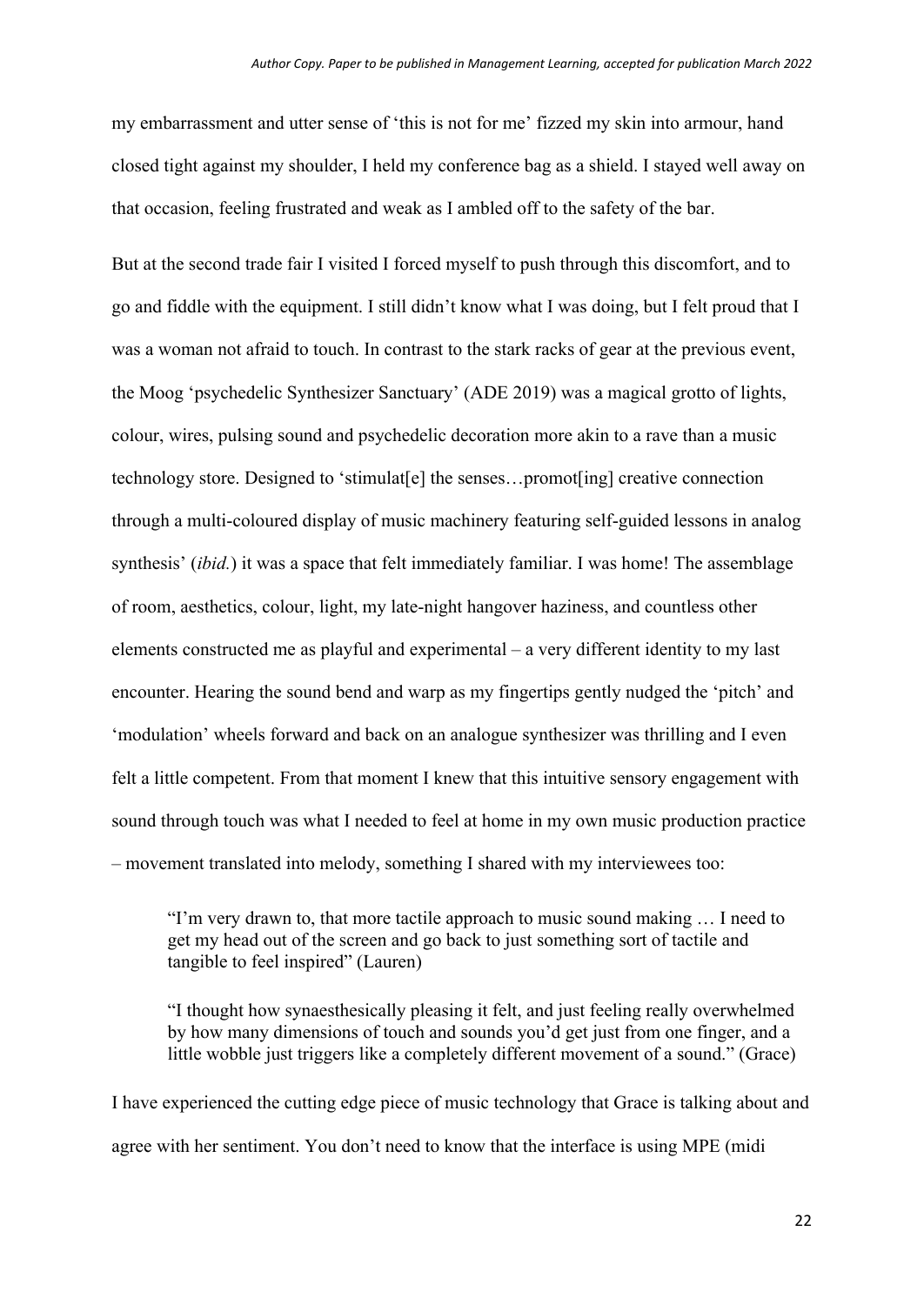polyphonic expression) to change the parameters of the sound beyond the note to know that you are making cool noises with every element of your touch. How the sound is generated changes though variations of attack, delay, reverberation, pitch and so on (you can customise these) that you control via the pressure, sideways sliding, rolling, forward/ backwards and lifting movements of your finger and hand. But importantly, you *feel* your way around this instrument. It is a viscerally controlled interface for an otherwise logic driven, digital piece of electronic technology. Hayley goes so far as to link this expressiveness with her gender:

"…it's just very intuitive, it's how you touch it is going to be how it responds, and that to me was like some sort of like feminine intuition about it" (Hayley)

When I played it, my emotions and creative intentions flowed through the movements of my fingertips and into musical expression without me even thinking about what I was doing, and I was shocked when the product specialist at the display stand told me I had been absorbed (lost?) in this highly sensual form of music making for over an hour! It also didn't *look* so much like traditional music tech – more akin to a child's toy in fact. The learned occupational pattern of 'music producer' were disrupted allowing me to make new associations. What appeared was 'the potential to become otherwise abound[ed], even when things seem[ed] overdetermined.' (Ashcraft 2020: 863).

# **Discussion: sensilisation as a political process of occupational identity construction**

Drawing on the above data, theorised with literature from sensory anthropology, management and organization studies, in this discussion I theoretically develop 'sensilisation' as a concept: as a theory that explains the process of learning to be skilled in sensory knowledge according to social convention, for the purposes of accruing reputational capital in a given occupational field. Importantly sensilisation is a politically infused, and potentially exclusionary practice. I am extending the more familiar concept of '*social*isation' as a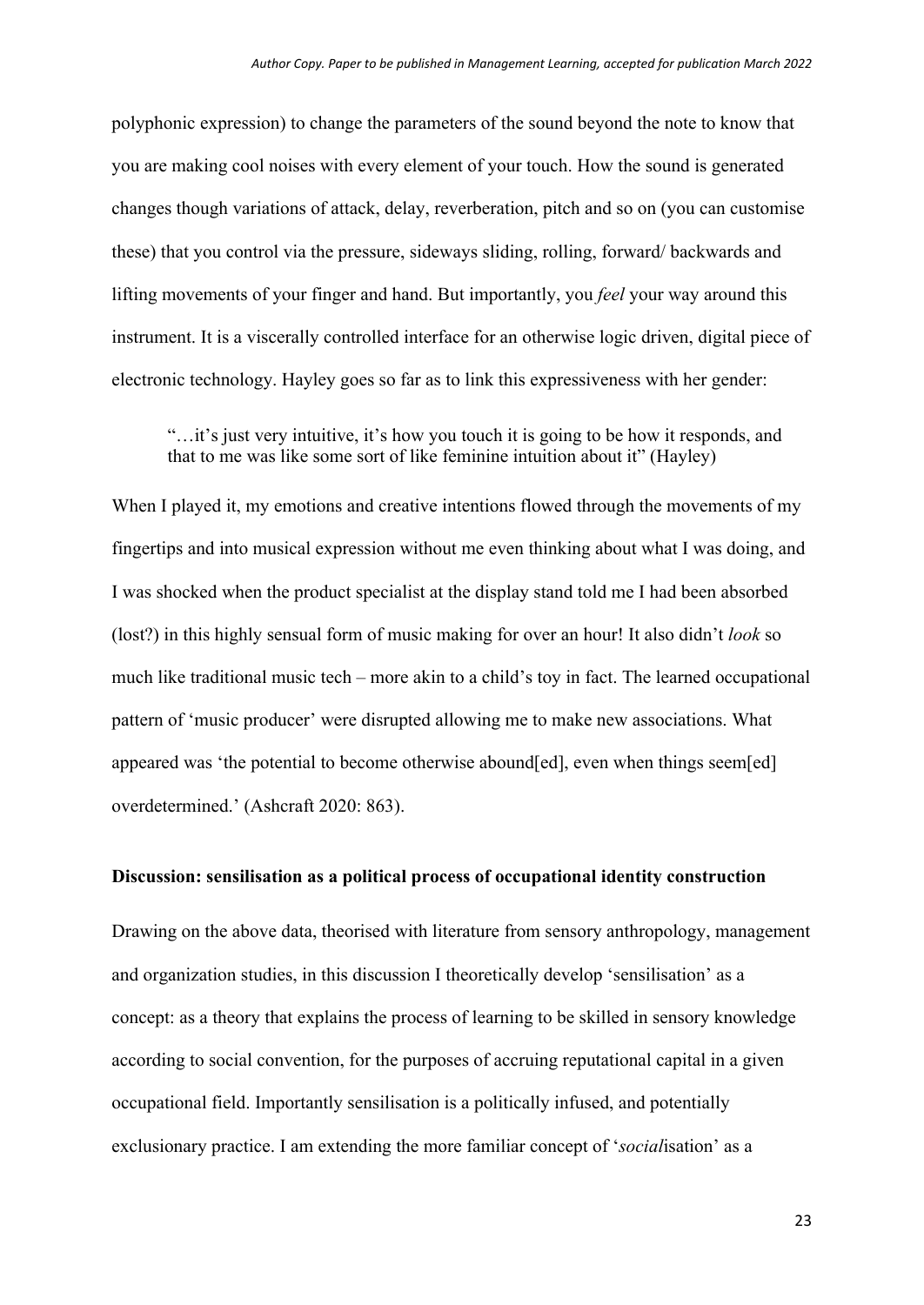'developmental [process] through which individuals acquire the values, behaviors [sic], and motivations necessary to become competent members of a culture' (Morawski 2014: 21) in order to explicitly identify the senses as integral elements of that cultural competence – in this case electronic music culture. I wish to be clear that sensilisation differs from '*sensit*isation' which only denotes becoming aware of a stimulus, and '*sensual*isation' as a narrower process of making something more appealing to the senses (Collins English Dictionary 2020). Creating new words could be seen as superfluous or unnecessarily complicating matters, but I hope to demonstrate that sensilisation is a qualitatively different concept than neighbouring ones, although of course they may be united through family resemblance as Wittgenstein reminds us (Hacker 2005).

# *(1) The senses as holistic, embodied experience*

It is tempting to think of making music as only an aural/tactile interface, between the musician and her instruments but as my data show, while music is heard, knobs tweaked and platters jogged, waveforms are also seen, and 'vibe', 'groove', 'sweet spots', when the tracks were 'in', and so on, become sense-able through racing hearts, tapping feet, tightly pursed lips (the 'bass face'), nodding head, air punches, butterflies in the stomach, and a tingling spine as they affect and are affected by other elements of agencement. Furthermore, making *electronic* music is far more complex than being part of a band, playing one instrument, or being a song writer which perhaps rely more solidly on the aural/ tactile relationship. Often it is the same person who composes, arranges, writes, plays, engineers, produces, mixes and sometimes even masters the music (Wolfe 2020: 96). Clearly such wide-ranging musical practices involve more than just sound and touch.

The difficulty with which I, and my fellow artists, struggled to explain our agencement in terms of any one sensory modality illustrates how arbitrary it is to think of sensory learning in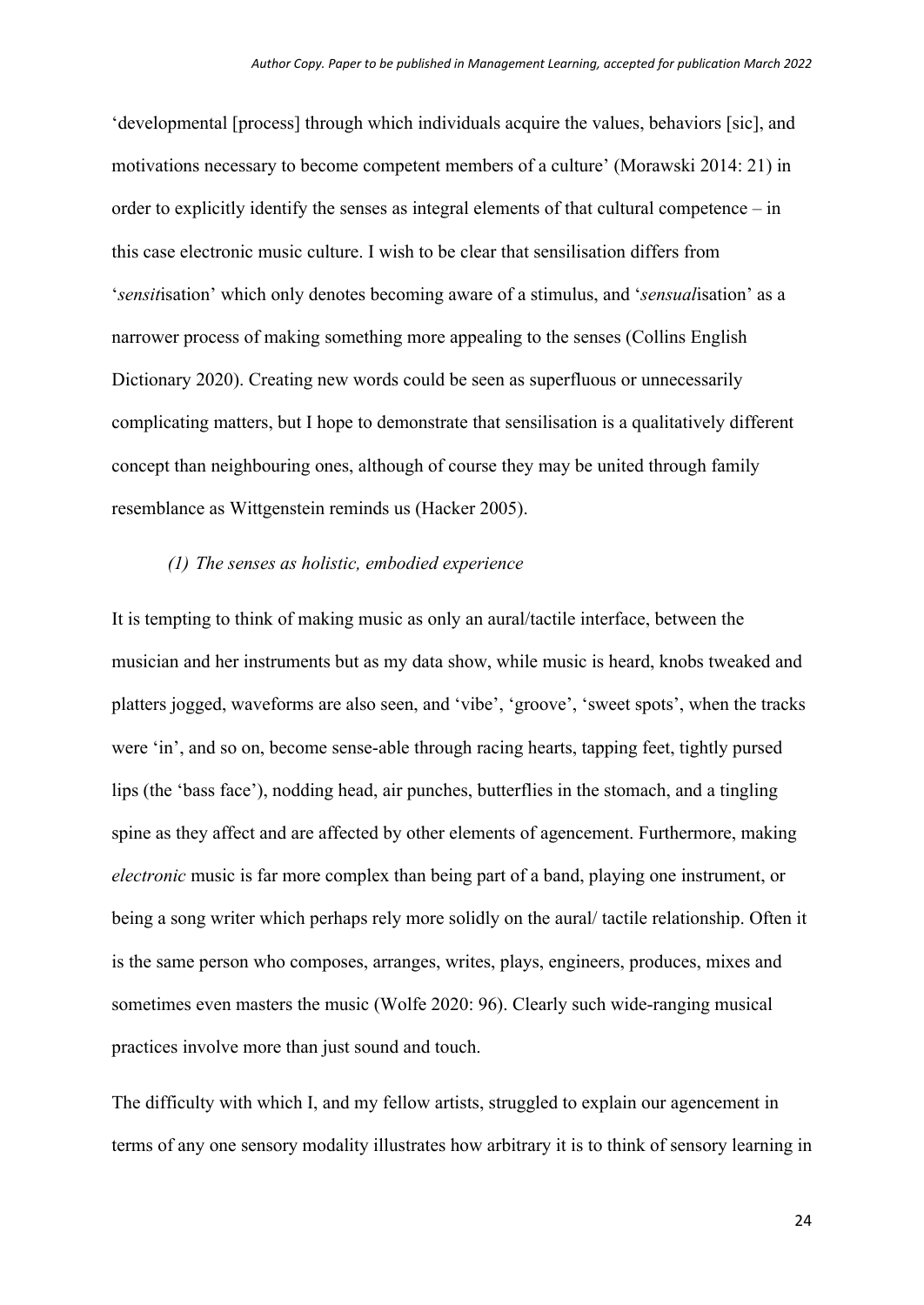terms of the sense organs that seem to generate it. Ingold (2011: 138) observes that referring to 'the senses' is more accurately a shorthand for the constant ebb and flow of felt experiences that arise from our 'embodiment' and emplacement' in the world (see also Pink 2009). In sensory management studies, although we may speak of sight (Bell et al. 2014; Warren 2008), sound (Brown et al. 2019; Corbett 2003; Shortt 2013), smell (Corbett 2006; Riach and Warren 2015), touch (Rippin 2013), and even taste as discrete elements of work and organizing, these are really only the channels through which this ebb and flow of embodied, emplaced experience appears to materialise to us.

This formulation of mind-sense-body-culture as indivisible, is a fundamental part of understanding how we acquire skills which are '…[not] a property … of the individual human body as a biophysical entity, a thing-in-itself, but of the total field of relations constituted by the presence of the organism-person, indissolubly body and mind, in a richly structured environment.' (Ingold 2000: 353). From the bodily micro-adjustments anaesthetists learn during surgical operations (Hindmarsh and Pilnick 2007), the 'sensual signifiers' that construct and transmit organizational norms in office culture Riach and Warren (2015: 802), through the ways dancers 'collaboratively create' choreography (Satama et al. 2021), and the affective flows apparent in craft work (Bell and Vachhani 2020), to the attunement' that railway workers develop to safely dispatch trains (Willems 2018: 27), these ideas have been empirically illustrated in management learning research on skills acquisition for a number of years. What my study adds to this body of knowledge is a recognition of the gendered sensory micro-politics of occupational exclusion because the senses are acculturated along colonial, heteronormative and heteronormative lines as well as patriarchal ones, and other power-laden fissures.

To summarise this component of sensilisation, then, we should pay attention to holistic embodied experiences rather than reduce sensory data to the sense organs that generate them.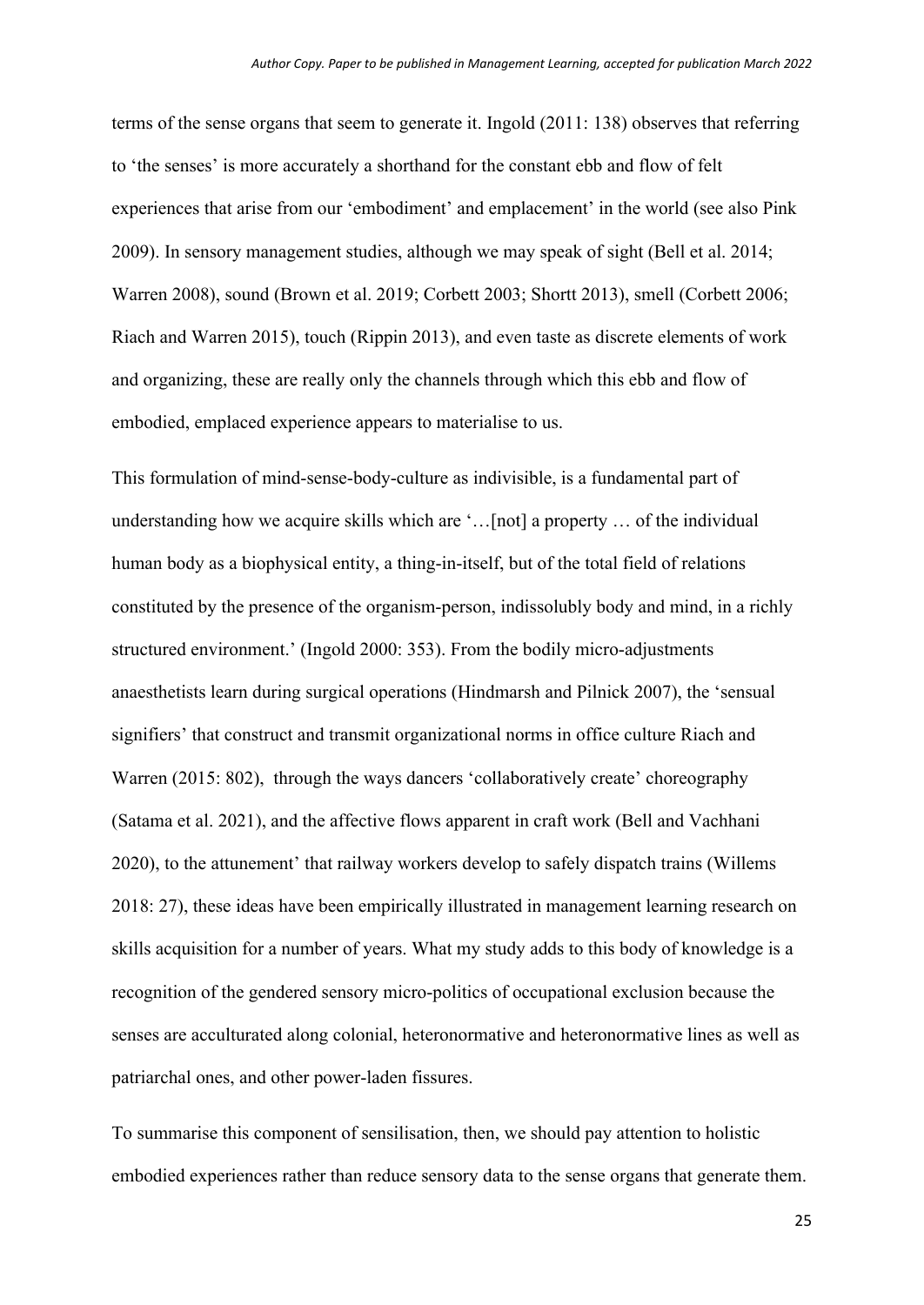How do sensations combine to produce sensory knowledge in a holistic manner? What gestural and sensory modalities do participants use to demonstrate they are sensorally competent in their setting?

# *(2) The senses and the social as immanent*

The reductionism referred to above can be seen as a social and political process of understanding the senses as associated with certain groups in society. Even though on the face of it they appear as biological, and bodily, as sensory anthropology has shown, they are also raced, classed, and gendered along socially infused lines as this section discusses.

Particularly relevant to this paper is the observation that 'inside' sensations intimately connected to the body – such as smell, taste and touch – have long been associated with women's ways of interfacing with the world, whereas the higher faculties of sight and hearing were associated with the soul, thought, and with men (Classen 1997, 1998, Howes 2004). This was because sight and hearing appeared to be more amenable to experiencing the world at a distance and were therefore regarded as more objective in character – which was in line with prevalent beliefs about male and female nature at the time. As Howes (2004: 6) notes, the fact that both hearing and sight were also regarded as senses that could be more-orless faithfully reproduced (through audio recording, and photography), further added to their status as objective faculties, particularly around the early  $20<sup>th</sup>$  century. In fact in antiquity, sight was conceptualised as a mental faculty, and therefore beyond the senses altogether (Classen 1998: 73). This meant that men didn't even need to go to the messy business of feeling at all, firmly ascribing the remaining sensory experiences in the realm of womanhood, and importantly, of lesser status, since the body was seen as 'a betrayal of and a prison for the soul, reason, or mind' (Grosz 1994: 5). Women's competences therefore become devalued *because* they are ascribed to feminine traits that originate from the senses of touch, smell,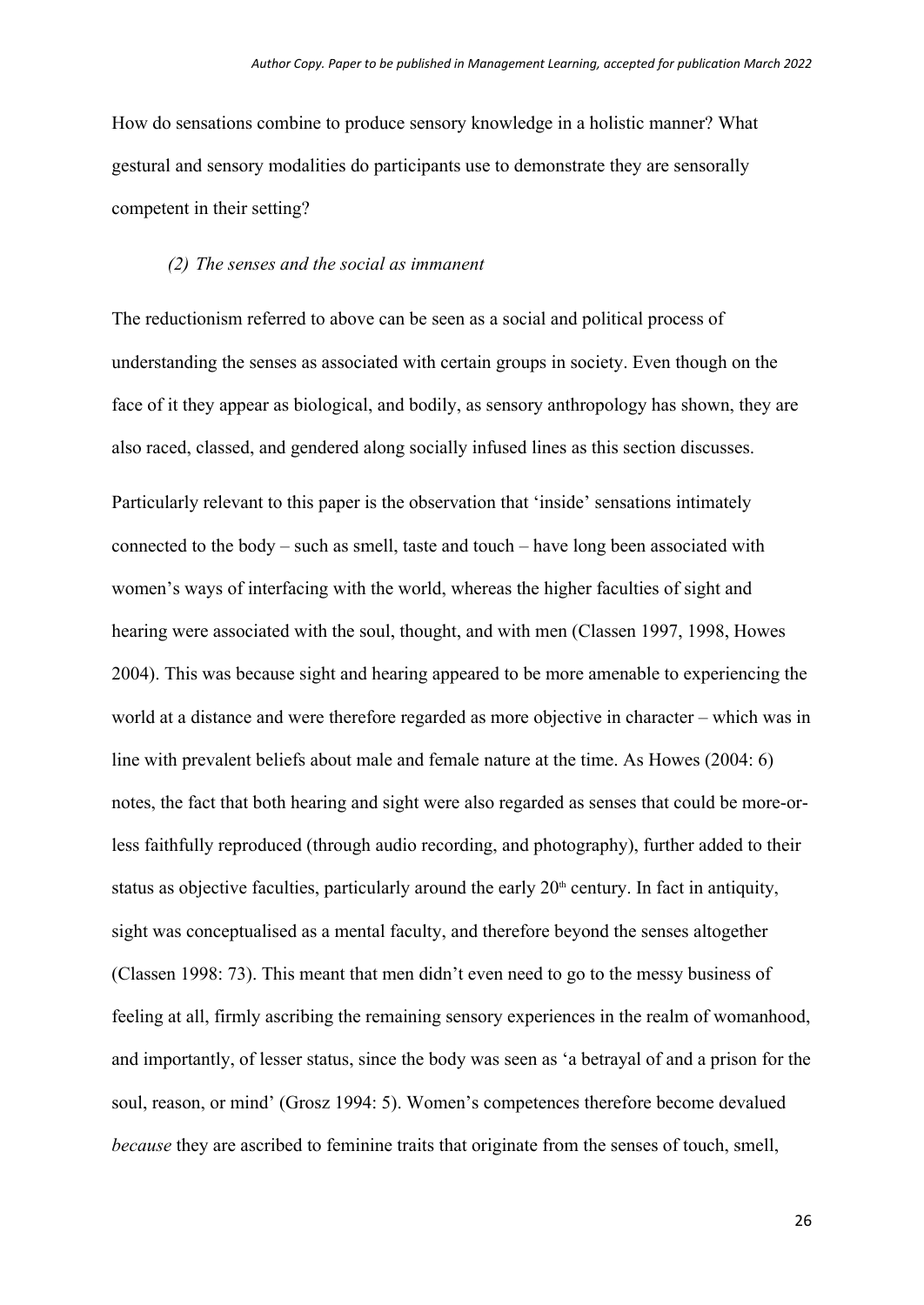taste and so on. As Boucher (2016: 26) explains, '…the very definitions of what is considered 'skilled' is both socially constructed and deeply gendered'. Although Boucher (2016) is writing on migrant labour, focusing on structural and labour market explanations for differential opportunities to develop skills, her argument that men and women's human capital is differentially valued is highly relevant to the idea of a gendered economy of sensory skill.

On the face of it, this should mean that the viscerality of feeling your way around a set of decks, or a synthesiser using bodily sensation *should* favour the way women have been acculturated to relate to the world. The synaesthesic and holistic relationship between hearing, sight, touch and other hard-to-describe sensations should, on the face of it, sit well with a feminine view of the senses. Yet an insistence on strategic listening and beatmatching 'by ear' as the only really legitimate way to DJ maintains a distant and quasi-objective relationship with the practice at the same time as it masquerades as a neutral sensory practice. Likewise, the move to visual displays on CDJs, whilst it is derided, still gives the appearance of the whole pursuit as abstracted from the *feel* of the craft – lots of lights, waveforms, visual cues, and complex language impart a scientific complexity that is coded to appeal to men and exclude women whilst appearing neutral, androgynous, and a-political (Armstrong 2011).

Whilst it didn't seem necessary for me to know what the controls on a synthesizer were actually *doing* when I moved them and produced sounds that 'moved' *me*, I still don't feel like I have 'earned my stripes' until I know all the technical detail, correct terms and so on. Thus it is the *abstraction* from the felt senses of the body into codified mental models and technical language that ultimately usurps the kind of sensory capital that might favour women. This opaque codification to anyone not in the know, particularly supports and elevates masculine identity since technology and machines have long been synonymous with 'maleness' on their capacity to be sources of power and control (Cockburn 1985). In music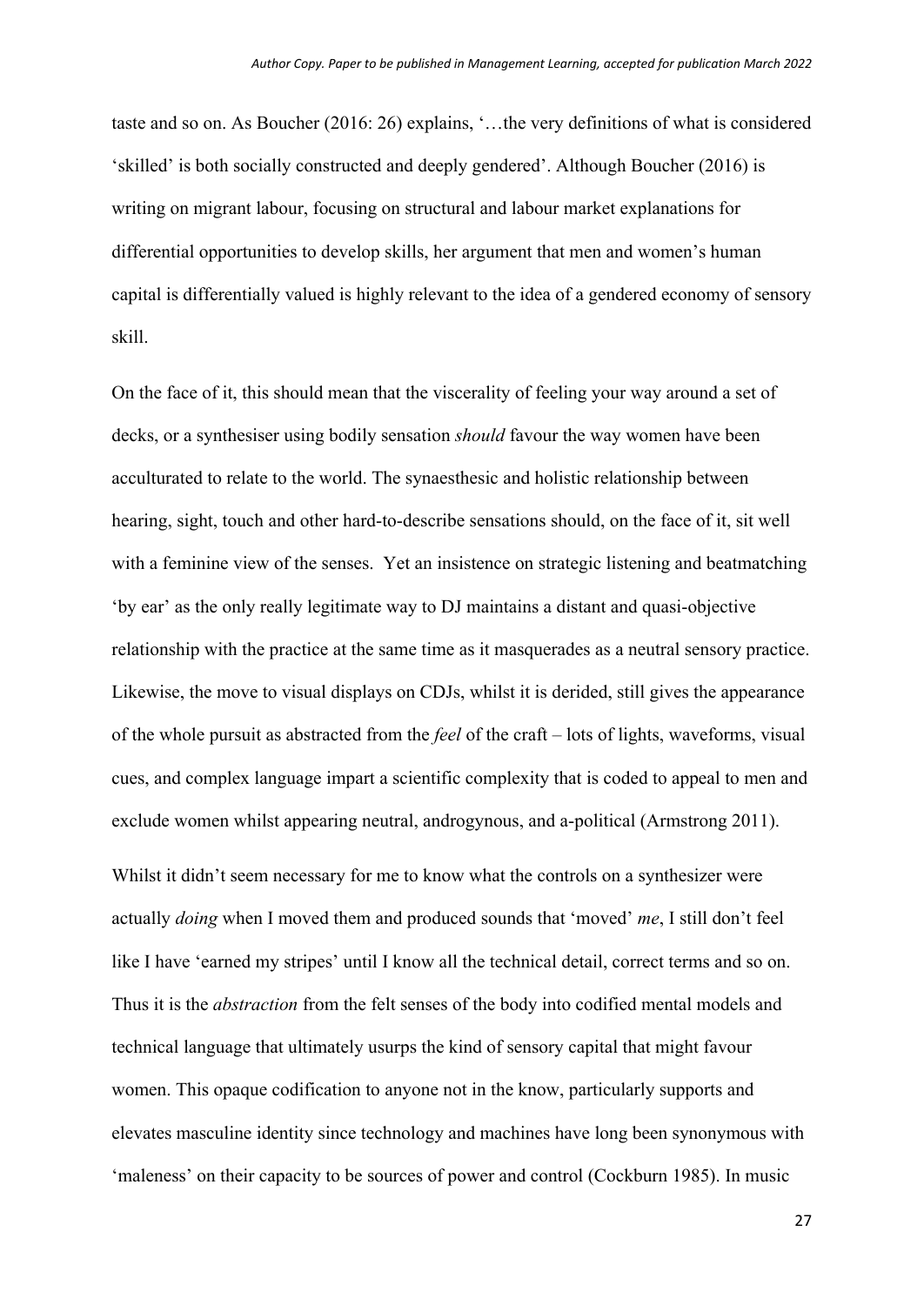performance, production and composition, as the body (seemingly) recedes, these activities are regarded as mental rather than bodily in character. Therefore 'knowledge and control of compositional technique… becomes an affirmative part of masculine identity, [because it is an] identity not grounded in the corporeal' (Armstrong 2011: 32).

Thus the second component of a sensilisation analysis is to explicitly consider what social and cultural factors may be implicated in the formulation of sensory experience. Strategies for undertaking this might include mapping the cultural and sensory histories of cultural occupations – what holistic embodied knowledge is prized, and what has been excluded? What are the 'right' ways of presenting in this context, and do those appear to privilege certain groups and not others. 'What if?' thought experiments can be useful here, such as inverting a sitation to make it unfamiliar to better spot the cultural influence e.g., 'what if a gay person reported this, or a black person behaved like this, etc. How would that change the associations we might have?

#### *(3) Sensilisation involves agent/environment interaction: 'agencement'*

As we also saw from the data, the senses are not confined to the felt experiences of individuals, but also recognizable in their mobilization (Vannini et al. 2012: 44) through circuits of affect. An engaged yet serious face is important to show whoever is watching that you are busy with the difficult business in hand, which in turn enables them to show *you* that they are engaged in enjoying your performance. But you must not show too much concentration since you must also demonstrate your skills are now instinctive in order for them to respond to you as competent. Furthermore, making and performing even seemingly *dis*embodied digital/electronic music involves manipulating, operating and handling *things* (Peters 2012), things which are regarded as contributing to the gendering of the occupation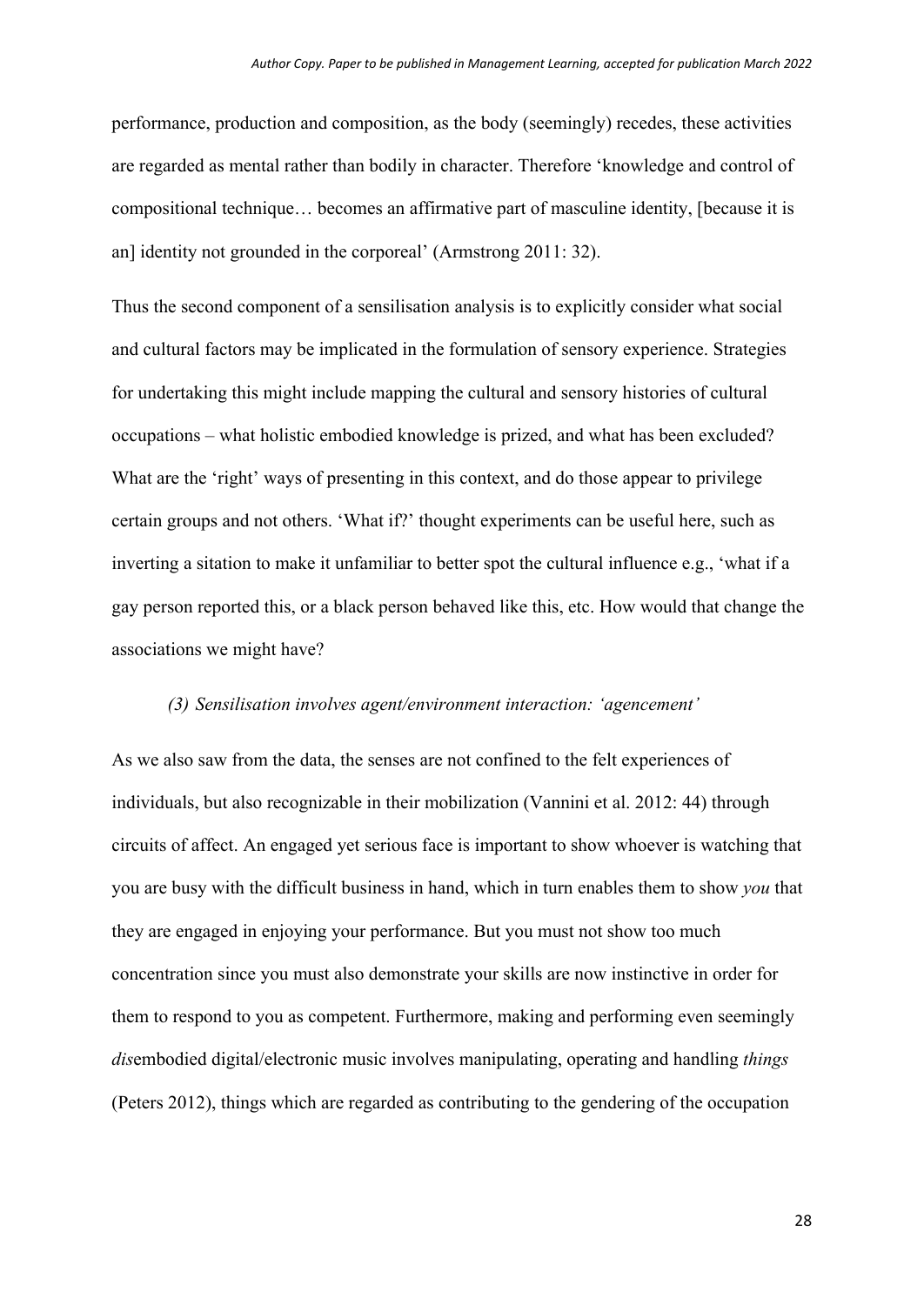though their very materiality as 'boys' toys' and the masculine coding of the studio space (Wolfe 2020).

Affective circuits also flow through the artist and her tools even before the point of performance or even use. For instance as we saw above, the 'sensory capital' possessed by the traditional vinyl DJ influences the design and affordances of legitimate hardware formats (CDJs) which must be used if you want to be taken seriously. This then feeds back into the sensations that the learner learns are valuable in developing an identity as 'a good DJ' (and therefore the ones that they pay particular attention to). This, in turn, makes the hardware necessary. Therefore identity, dominant forms of sensory capital, *and* the CDJs give rise to what are 'proper' sensory skills in a self-reinforcing affective circuit, along with the reactions of the crowd, and others who may pass judgement on the performance – forming an agencement that is ripe for analytical dissection as part of a sensilisation analysis.

The parameters of sound that actually arise through a nexus of doing- sensing-hearingfeeling, are codified into music technologies for both playing and production through complex scientific formulae, numbers, scales, graphs, visual meters and so on, denoted by their own language and rules. Therefore, the more difficult and complex the technology is to master (and that verb is telling), the more boys and men are drawn to engage with it as it 'symbolic[ly] affirm[s] … technological masculine identity' (Armstrong 2011: 63). As Doubleday (2008) also observes, '[i]t may be hard for girls even to imagine playing an instrument that is culturally assigned to males'. We can see this clearly from the interviewees' accounts above of girls and women they teach being reluctant to come forward and 'get stuck in' with music technology hardware, and my own experiences of feeling fascinated with, but repelled by technology displays at trade shows and in music stores, but nonetheless forcing myself to physically engage, no matter how acutely embarrassed I felt.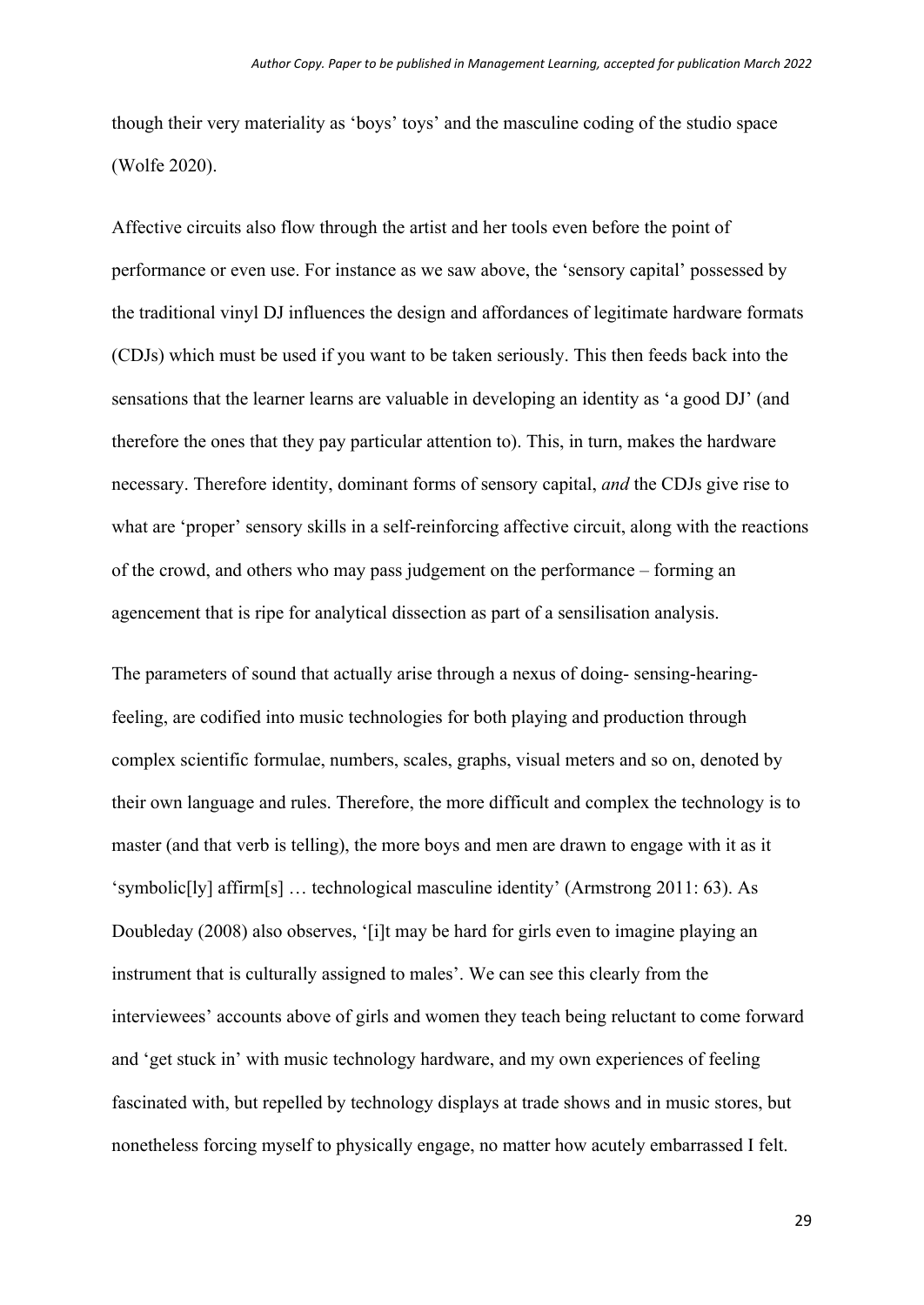Yet, devices (and software) which are seen as more intuitive to operate, or 'simpler'– even if they are highly complex behind the user interface – become relegated to the status of a 'feminine technology' as they are less useful in constructing masculine identity. I say relegated because the label 'feminine' is usually invoked as a value judgement (Green 1997) with apparently simpler 'feminine' technologies located as inferior to more complicated 'masculine' ones, even when technological developments mean that they are in fact, more advanced. This is how 'gendered ideologies are embedded in a range of technologies largely designed by men... but intended for use by women' (Armstrong 2011: 74). Although Armstrong is referring to the domestic washing machine here, this argument equally applies to music technology that is designed by men, elevates desirable masculine identity, yet is presented as neutral, or androgynous.

Thus the final component of sensilisation is paying attention to the agencement – the element of, and circuits of affect that construct the sensorally skilled worker. Ashcraft (2020: 14) gives an evocative account of this in her description of her mis-labelling of a restaurant sommelier as 'mere waiting staff' on account of their embodied and material presentation intermingled with Ashcraft's own unconscious biases, her positioning in the relationship and the situational factors of the room and event. I propose that a similar mapping of all the human, non-human and affective elements is the third stage in a carrying out a sensilsation analysis.

## **Conclusion: sensilisation, its material effects and the study of management learning**

In this paper I have presented autoethnographic and interview data that demonstrate how a process of 'gendered sesnsilisation' underlies how female electronic music artists learn their craft in a highly male dominated occupation. In the discussion above, I laid out three components of a sensilisation analysis  $- (1)$  attention to holistic embodied experiences,  $(2)$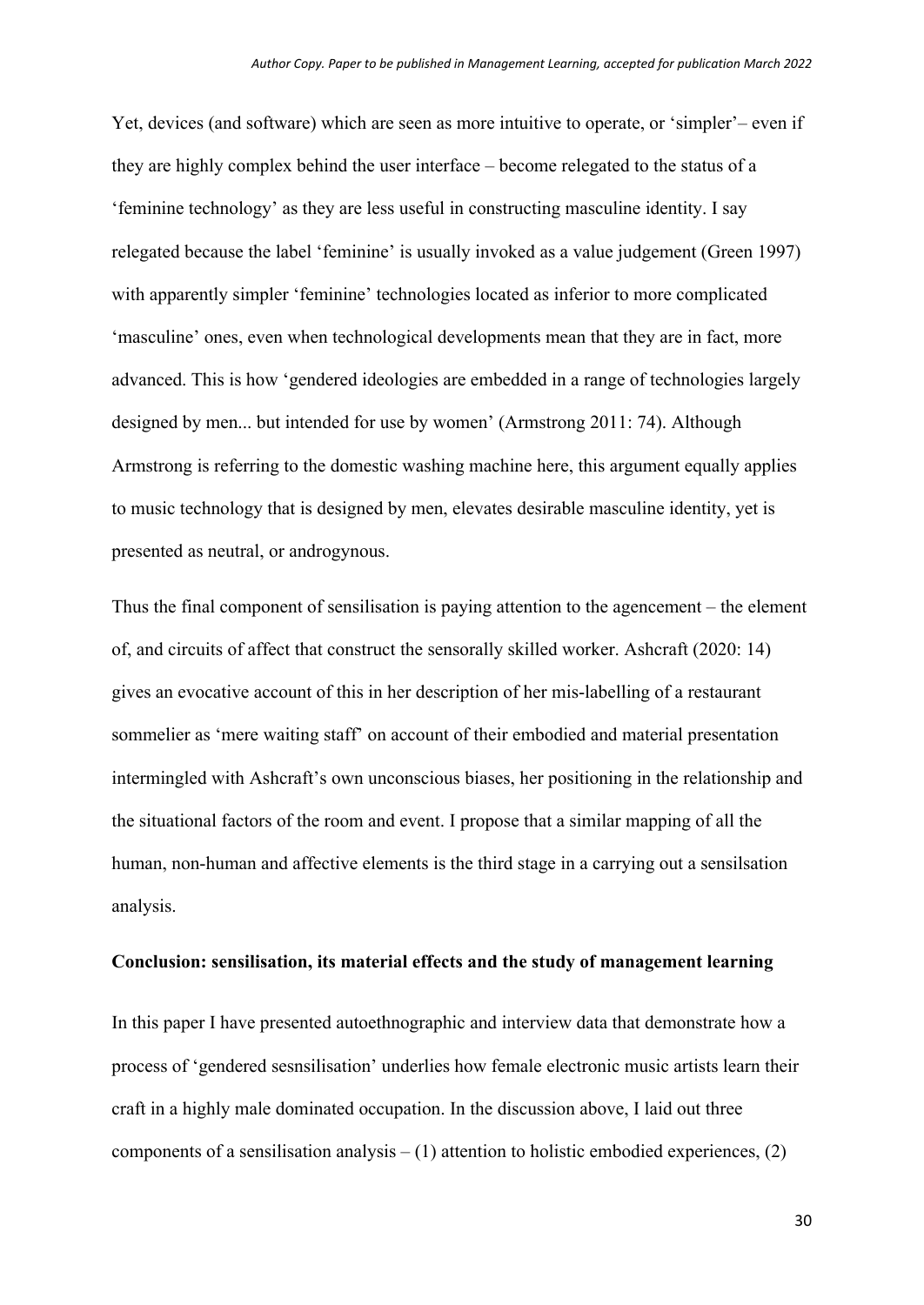consideration of the effects of the social in those experiences, and (3) attention to agent/environment interaction, or 'agencement'(e.g., McFall 2009). In the present case, this analysis has led to the following empirical and conceptual contributions.

The sensilisation involved in becoming an electronic music artist fundamentally challenges what it means to be female, with women having to engage in sensory practices that do not support their feminine identities, while men's technological prowess swells their gender identity. In short, using music technologies make men more like men, which makes most music technology more associated with masculinity, and whilst these discourses are not impossible to challenge (the women in this study are doing just that) it is not an easy process, since doing so means going *against* affective reinforcement of female gender identity (Armstrong 2011). Thus, as Vannini et al. (2012: 33) note, these 'different performances of the gendered body illustrate that social scripts lay out clear gendered sensory roles…allowing for differential sensory socialization patterns… [so] it is not uncommon for most men and women to learn to sense the world differently.'

Exuberant smiling, eye contact or intimate crowd interaction might well be necessary for the DJ to be a 'circuit of joy' as Hayley put it, but for women, these displays come at the cost of not being taken seriously by those who may have influence over their careers. In contemporary visual culture, women are regularly depicted as objects of entertainment, sexualised decoration, and 'eye candy' under the male gaze (Mulvey 1989). Although appearing to be 'natural', or 'neutral', women on stage or in mass media, are largely presented for the pleasures of a heterosexual male viewer, whether in film Mulvey (1989), as nudes in painting Pollock (2006) or dancers in music videos (Leonard 2015). Because of these visual conventions, even when engaging in truly joyful behaviours that reflect their embodied experience of the music they are playing, enacting their affective circuits for female DJs runs the risk of being accused of being inauthentic and lacking technical skill, and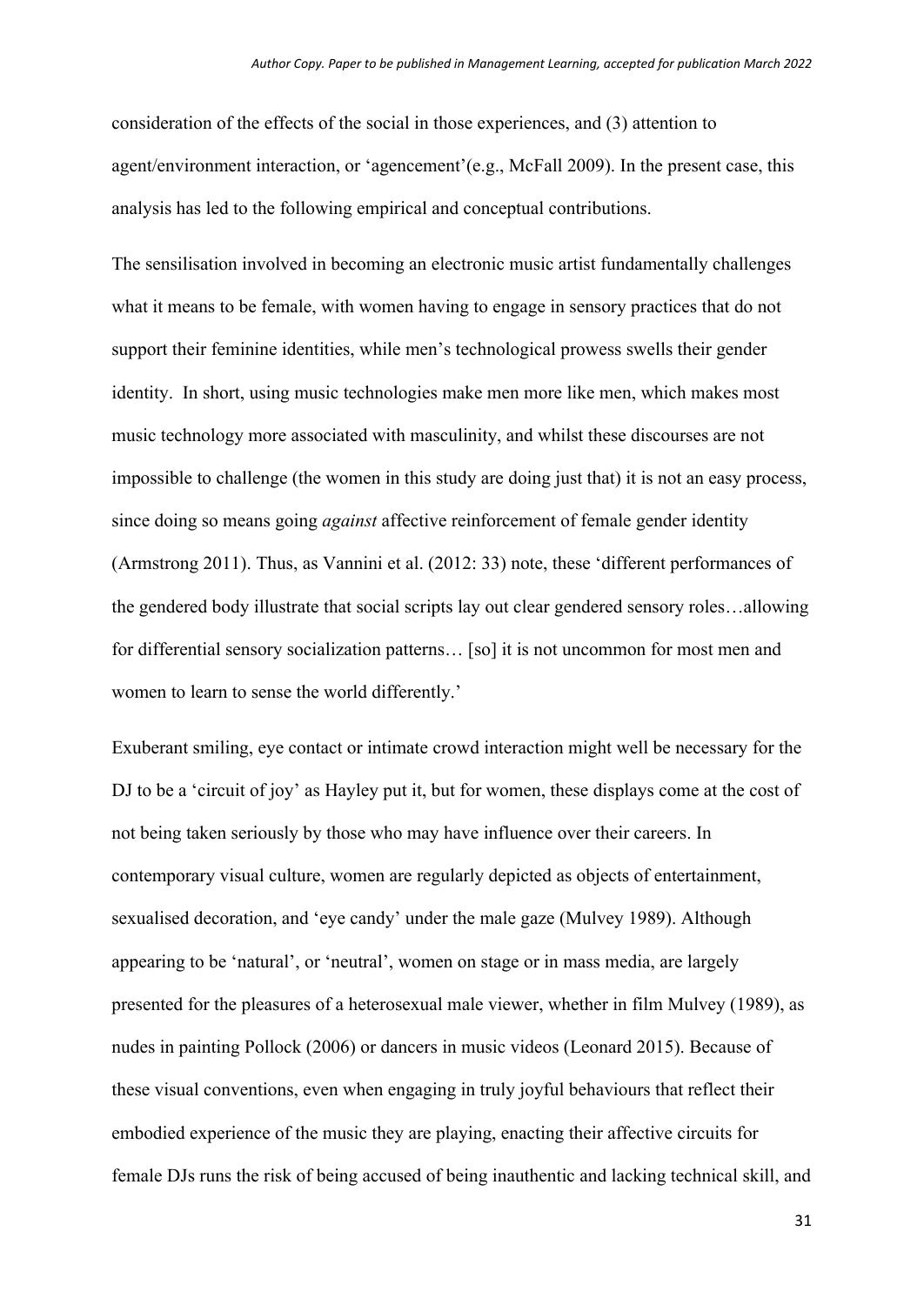so dancing and/or other frivolities should be limited to protect her from the abuse and negative outcomes described above.

The answers to addressing gender imbalance in the industry are suggested as combatting overt misogyny, discrimination and sexism (e.g., Fielding 2020, AFEM n.d.), and engaging in positive action raising women's visibility through diversity quotas for events line-ups (e.g., Keychange n.d.). In addition, it is assumed that by encouraging more women to get involved, particularly through the vehicle of all-female collectives, initiatives, courses and so on, gender balance will slowly be realised (Shortlidge 2019). However, if we take a sense-first approach to skill acquisition, we can see that these important and well intentioned activities are not the full story, since they do not account for the affective circuits that quietly hum along maintaining the glass slipper's fit – firmly placing it as (young, white, heterosexual) male footwear. Ear training, knob tweaking, getting stuck in and so on, are vital to an electronic music artist's personal sense of competence, identity and ability as reflected back to her by other humans and non-humans she encounters.

With the above in mind, it follows that a sensilisation analysis – in this case learning to become electronic music artists – could open up the 'subtle and not so subtle mechanisms of symbolic violence' that Prior (2018:88) locates as one of the roots of women's disenfranchisement in digital music technology contexts. I contend that similar processes are likely to be apparent in any occupation that is heavily gendered, raced, classed or otherwise segregated as Ashcraft's (2013, 2020) ideas of the 'glass slipper' attest. In the case of gender these ideas are particularly likely to be evident in STEM subjects with a heavy technological bias, and where levels of female participation are persistently low, despite years of initiatives to make STEM careers more appealing to women. What sensilisation adds to Ashcraft's (2020) formulation of occupational identity as an affective human and non-human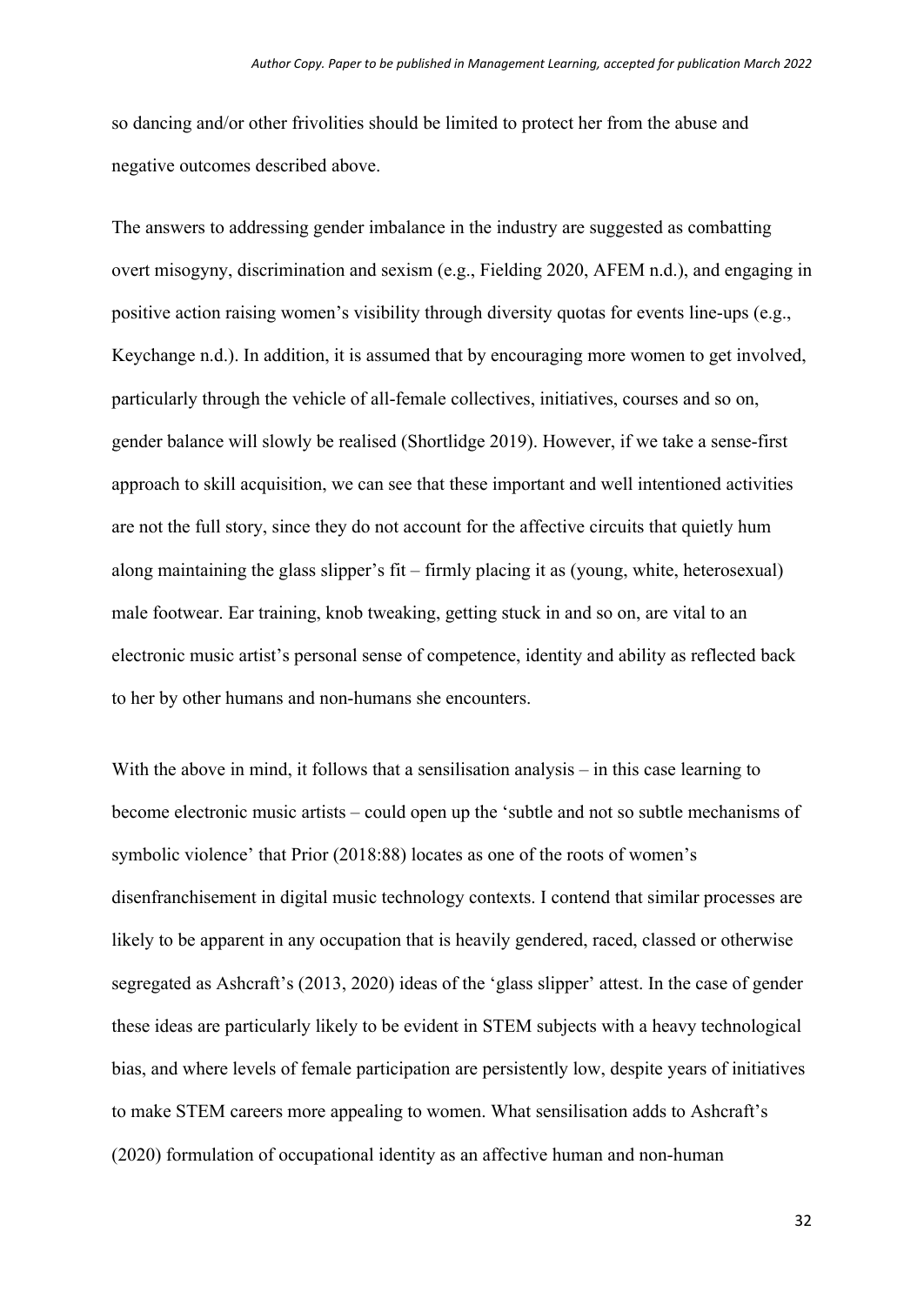assemblage is a way to study *how* the glass slipper is made to fit some bodies while others are excluded what she calls the 'pre-individual', 'molecular' level. And as she sets out, there are nonetheless possibilities for action (Ashcraft 2013: 18-20) if we change the affective flows to include more diversity in 'actual practitioners', at the same time as redefining 'task features' which 'begins with the creative reconstruction of the identity of the work itself'.

I hope to have shown sensilisation as a conceptual and analytical tool more fully incorporates sensory data into accounts of how and why people work in the ways they do, particularly when addressing inequalities and more critical dimensions to processes of learning at work. Attention to the tiny, taken for granted sensory minutiae of learning a skill forces us to pay attention to the things we might not – on the face of it –consider to be terribly important because we are too busy focusing on the big, social stories of inequality and discrimination in workplaces. However, it could be in the everyday lived experience and subtle, sensory affective flows between bodies and things that we learn the most.

### **References**

ADE (2019) 'Moog Music explored the power of music with its Synthesizer Sanctuary at ADE Sound Lab' *Amsterdam Dance Event,* https://www.amsterdam-danceevent.nl/en/news/moog-music-explored-the-power-of-music-with-its-synthesizer-sanctuaryat-ade-sound-lab/124039/

AFEM (n.d.) 'Code of Conduct Against Sexual Harassment and Gender Discrimination', *The Association for Electronic Music,* https://associationforelectronicmusic.org/afem-code-ofconduct-against-sexual-harassment-and-gender-discrimination/

Anteby, M. (2013) 'Relaxing the taboo on telling our own stories: Upholding professional distance and personal involvement', *Organization Science,* 24:4, 1277-1290.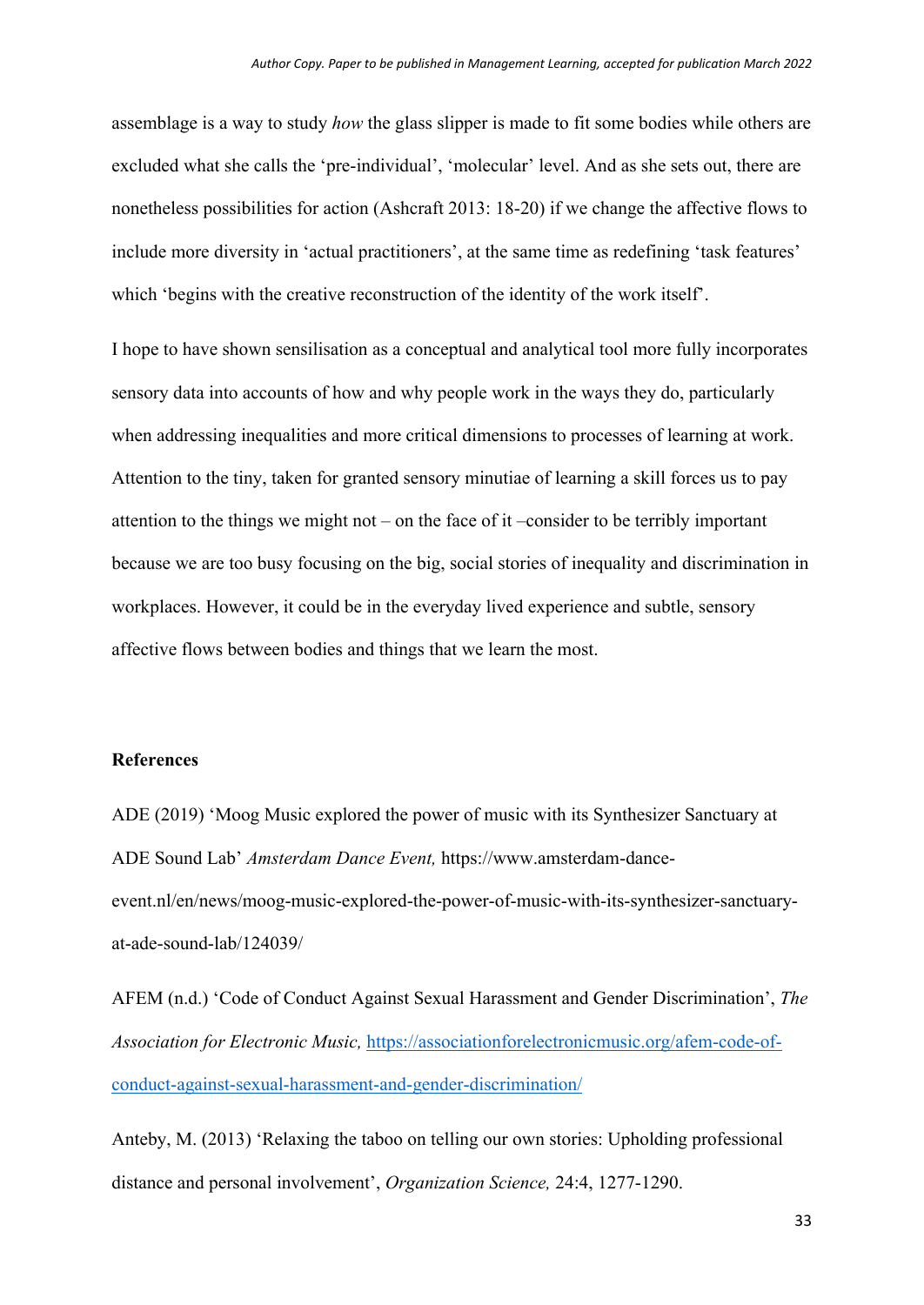Armstrong, V. (2011) *Technology and the Gendering of Music Education,* London: Ashgate.

Ashcraft, K. (2013) 'The Glass Slipper: "Incorporating" Occupational Identities in Management Studies.' *Academy of Management Review,* 38 (1): 6-31.

Ashcraft, K. (2020) 'Sense of Self: Affect as a Pre-Individual Approach to Identity at Work' in A. Brown (ed.) *Oxford Handbook of Identities in Organizations.* Oxford: Oxford University Press.

Barad, K. (2014) 'Diffracting Diffraction: Cutting Together-Apart' *Parallax,* Vol. 20, No. 3, 168–187.

Bartunek, J. (2019) 'Contemplation and Organization Studies: Why contemplative activities are so crucial for our academic lives', *Organization Studies,* 40( 10), 1463–1479.

Bayton, M. (1997) 'Women and the electric guitar' in S. Whiteley (ed.) *Sexing the Groove: Popular Music and Gender,* Routledge: London, pp. 37-49.

Bell, E. Schroeder, J. & Warren, S. (2014) *The Routledge Companion to Visual Organization,*  Routledge: London.

Bell, E. and Vachaani, S. (2020) 'Relational Encounters and Vital Materiality in the Practice of Craft Work' *Organization Studies,* 41 (5), 681-701.

Biehl, B. (2019) 'In the mix': Relational leadership explored through an analysis of techno DJs and dancers', *Leadership,* 15 (3): 339-359.

Biehl-Missal, B. (2016) 'Filling the 'empty space': Site-specific dance in a techno club', *Culture and Oragnization,* 25 (1): 16-31.

Brereton, J., Daffern, H., Young, K., Lovedee-Turner, M. (2020) 'Addressing Gender Equality in Music Production: Current challenges, opportunities for change, and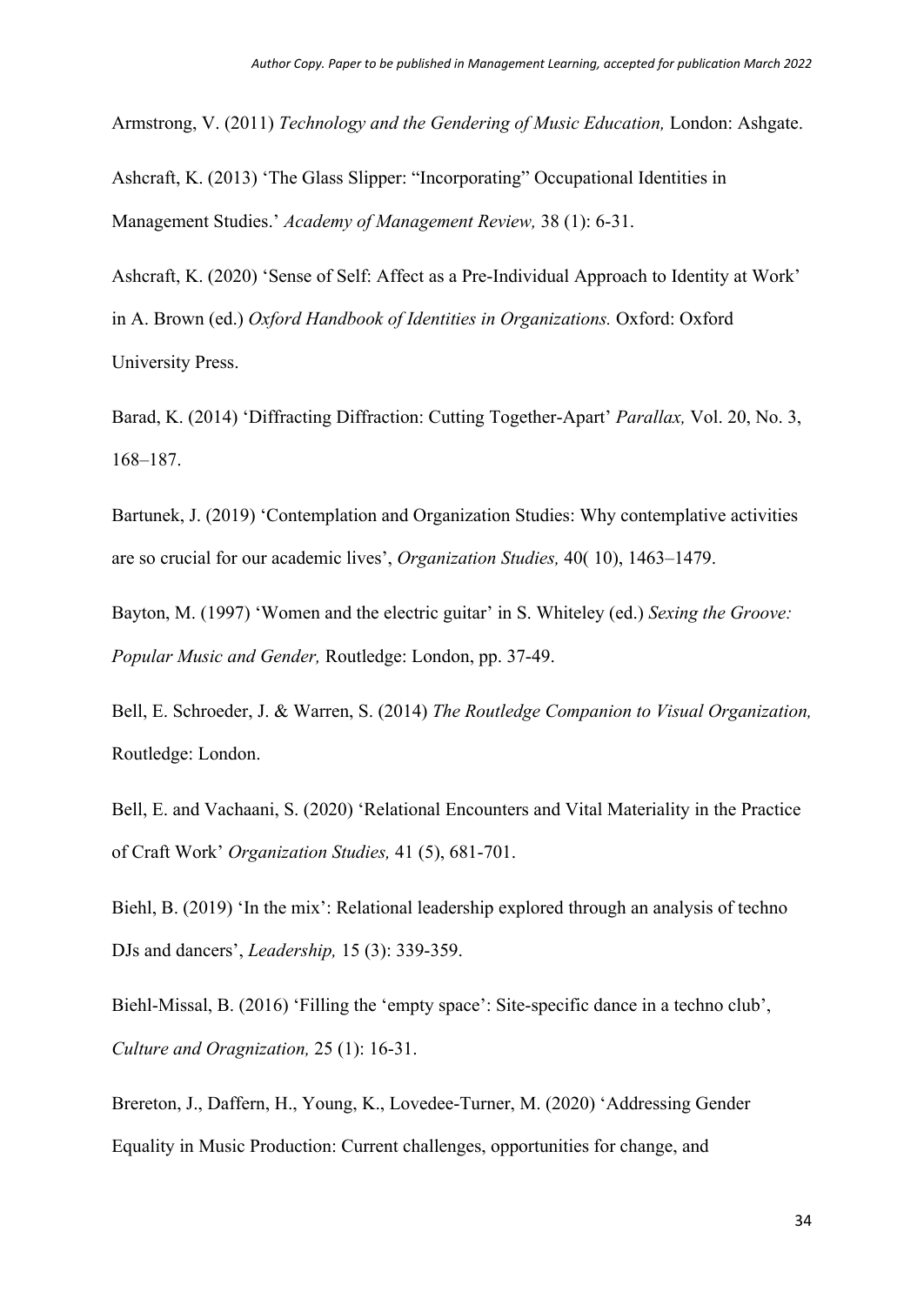recommendations' in R. Hepworth-Sawyer, J. Hodgson, L. King, and M. Marrington (eds.) *Gender in Music Production.* Routledge: London, pp.219-250.

Boucher, A. (2018) *Gender, migration and the global race for talent,* Machester: Manchester University Press.

Boyle, M. & Parry, K. (2007) 'Telling the whole story: the case for organizational autoethnography', *Culture and Organization,* 13:3, 185-190.

Brown, S. et al. (2019) 'Organizing the sensory: Ear-work, panauralism and sonic agency on a forensic psychiatric unit', *Human Relations,* 73(11) 1537–1562.

Classen, C. (1997) 'Engendering Perception:Gender Ideologies and Sensory Hierarchies in Western History' *Body and Society,* Vol 3(2), 1-19.

Classen, C. (1998) *The Colour of Angels: Cosmology, Gender and the Aesthetic Imagination,* London: Routledge.

Cockburn, C. (1985) *Machinery of dominance, women, men and technical know-how.* Pluto.

Cooren, F. (2020) 'Beyond Entanglement: (Socio-) Materiality and Organization Studies', *Organization Theory,* 1(1): 1-24.

Corbett, M. (2003) 'Sound organisation: a brief history of psychosonic management', *Ephemera*, 3(4), 265–276.

Corbett, M. (2006) 'Scents of Identity: Organisation Studies and the Cultural Conundrum of the Nose' *Culture and Organization,* 12(3), 221-232.

Creed, W. E. D., Hudson, B. A., Okhuysen, G. A., Smith-Crowe, K. (2014). 'Swimming in a sea of shame: Incorporating emotion into explanations of institutional reproduction and change'. *Academy of Management Review*, 39, 275–301.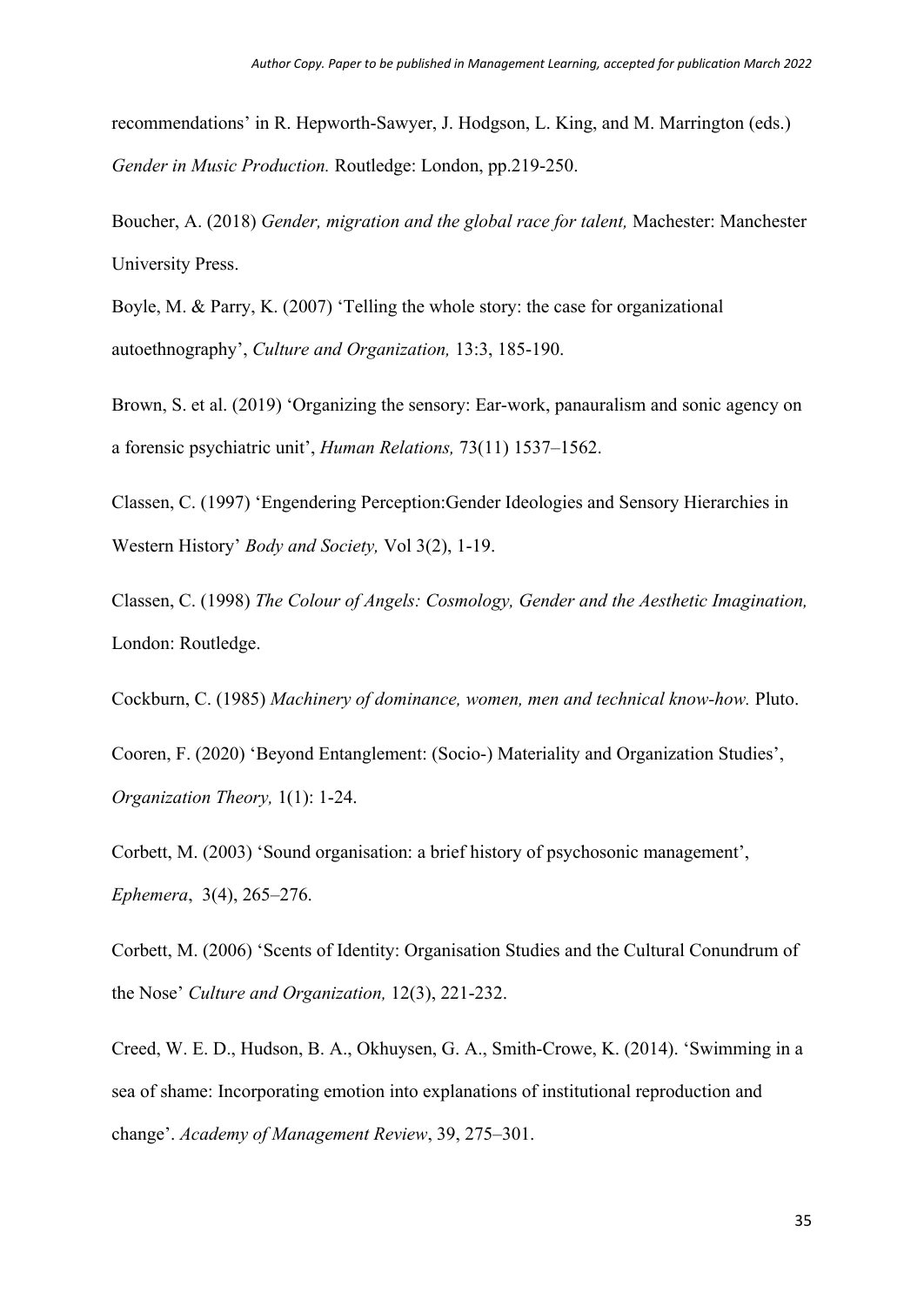Cunliffe, A. (2018) 'Alterity: The passion, politics,and ethics of self and scholarship', *Management Learning,* 49: 1, 8-22.

Davies, B. (2014) 'Reading Anger in Early Childhood Intra-Actions: A Diffractive Analysis'. *Qualitative Inquiry,* 20:6, 734-741.

DJanemag (2019) Sad Statistics of Gender Equality in Club and Festival Line-ups http://clubs.djanemag.com/news/sad-statistics-gender-equality-club-and-festival-lineups 23/6/19

Doloriet, C, and Sambrook, S. (2012) 'Organisational autoethnography', *Journal of Organizational Ethnography,* 1(1), 83-95.

Doubleday, V (2008) Sounds of Power: An Overview of Musical Instruments and Gender, *Ethnomusicology Forum,* 17(1), 3-39

Eikhof, D. (2017) 'Analysing decisions on diversity and opportunity in the cultural and creative industries: A new framework.' *Organization,* 24 (3): 289-307

Farrugia, R. (2012) *Beyond the Dance Floor: Female DJs, Technology and Electronic Dance Music Culture.* Bristol/ Chicago: Intellect Books

Female:Pressure (2020) FACTS Survey https://femalepressure.wordpress.com/ last accessed 13-12-20.

Fielding, R. (2020) 'Rebekah: the techno DJ fighting sexual abuse in dance music', *DJ Mag*  https://djmag.com/news/rebekah-launches-forthemusic-campaign-open-letter-about-sexualassault-dance-music

Gilmore, S., Harding, N., Helin, J., Pullen, A. (2019) 'Writing Differently' special issue editorial, *Management Learning,* 50 (1), 3:10.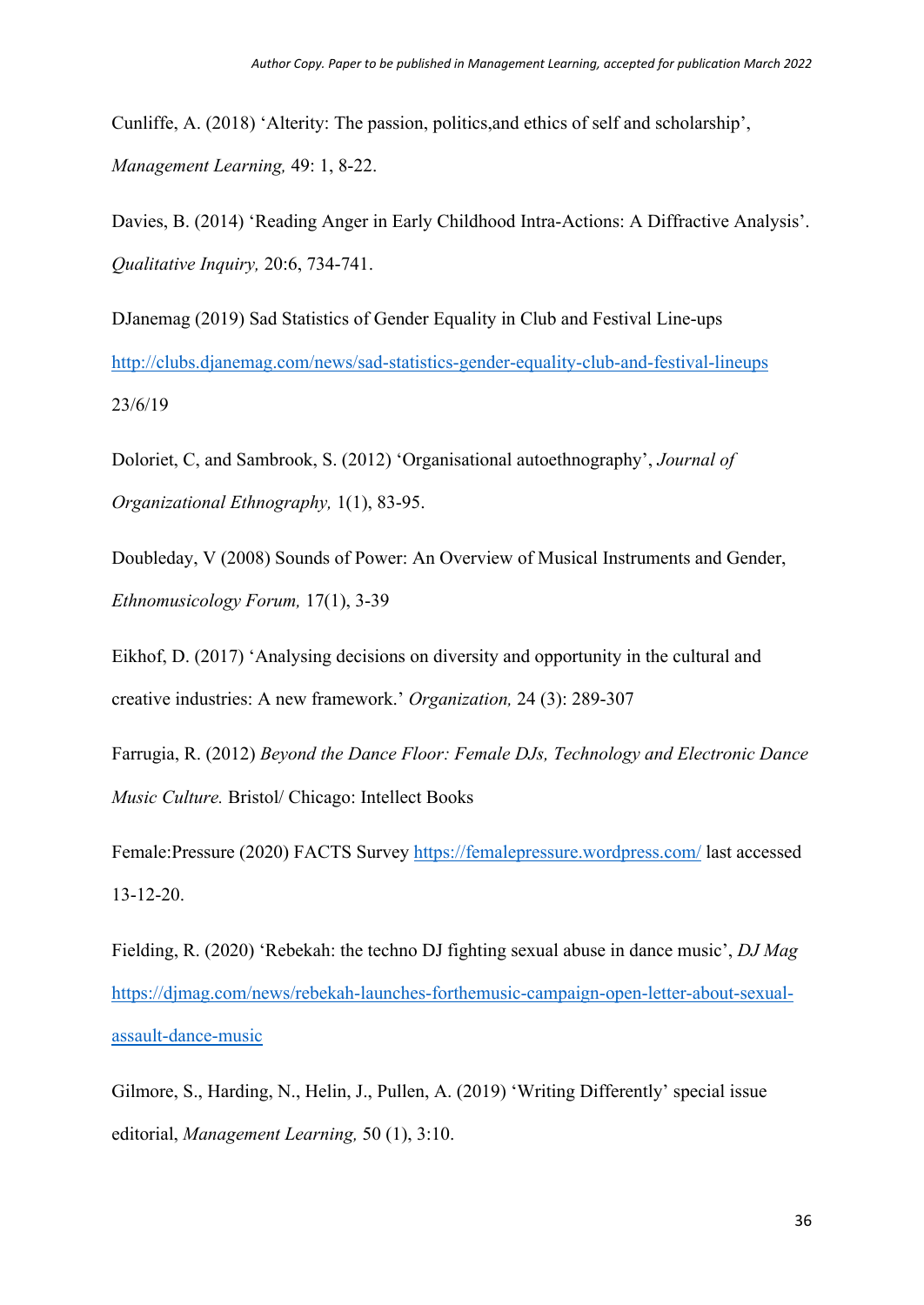Goedegebuure, J. (2019) 'More than 80 percent of the DJs playing in Amsterdam are male', *Het Parool* https://www.parool.nl/cs-b0548c62 last accessed 14-12-20.

Green, L. (1997) *Music, Gender, Education.* Cambridge University Press: Cambridge.

Grosz, E. (1994) *Volatile Bodies*, London: Taylor & Francis.

Gylfe, P. et al. (2016) 'Video Methods In Strategy Research: Focusing on Embodied Cognition', *Strategic Management Journal,* 37: 133–148.

Hacker, P. (2005) 'Family Resemblance' in T. Honderich (ed.) The Oxford Companion to Philosophy, Oxford University Press, pp. 579-580

Hansen, H., and Trank, C. (2016) 'This Is Going to Hurt: Compassionate Research Methods', *Organizational Research Methods,* 19(3) 352-375.

Haynes, K. (2018) 'Autoethnography' in C. Cassell, A. Cunliffe, and Grady, G. (eds.) *The Sage Handbook of Qualitative Business Research Methods*, pp.17-31

Hindmarsh,C. and Pilnick, A. (2007) 'Knowing Bodies at Work: Embodiment andEphemeral Teamwork in Anaesthesia', *Organization Studies,* 28 (9): 1395–1416.

Hockey, D. (2009) 'Switch on': sensory work in the infantry', *Work, Employment and Society,* 23:3, 477-493.

Howes, D. (2004) *Sensual Relations: Engaging the Senses in Culture and Social Theory.*

Ingold, T. (2000) *The Perception of the Environment: Essays on Livelihood. Dwelling and Skill,* London: Routledge

Ingold, T. (2011) *Being Alive : Essays on Movement, Knowledge and Description*, Taylor & Francis Group.

Keychange (n.d.) https://www.keychange.eu/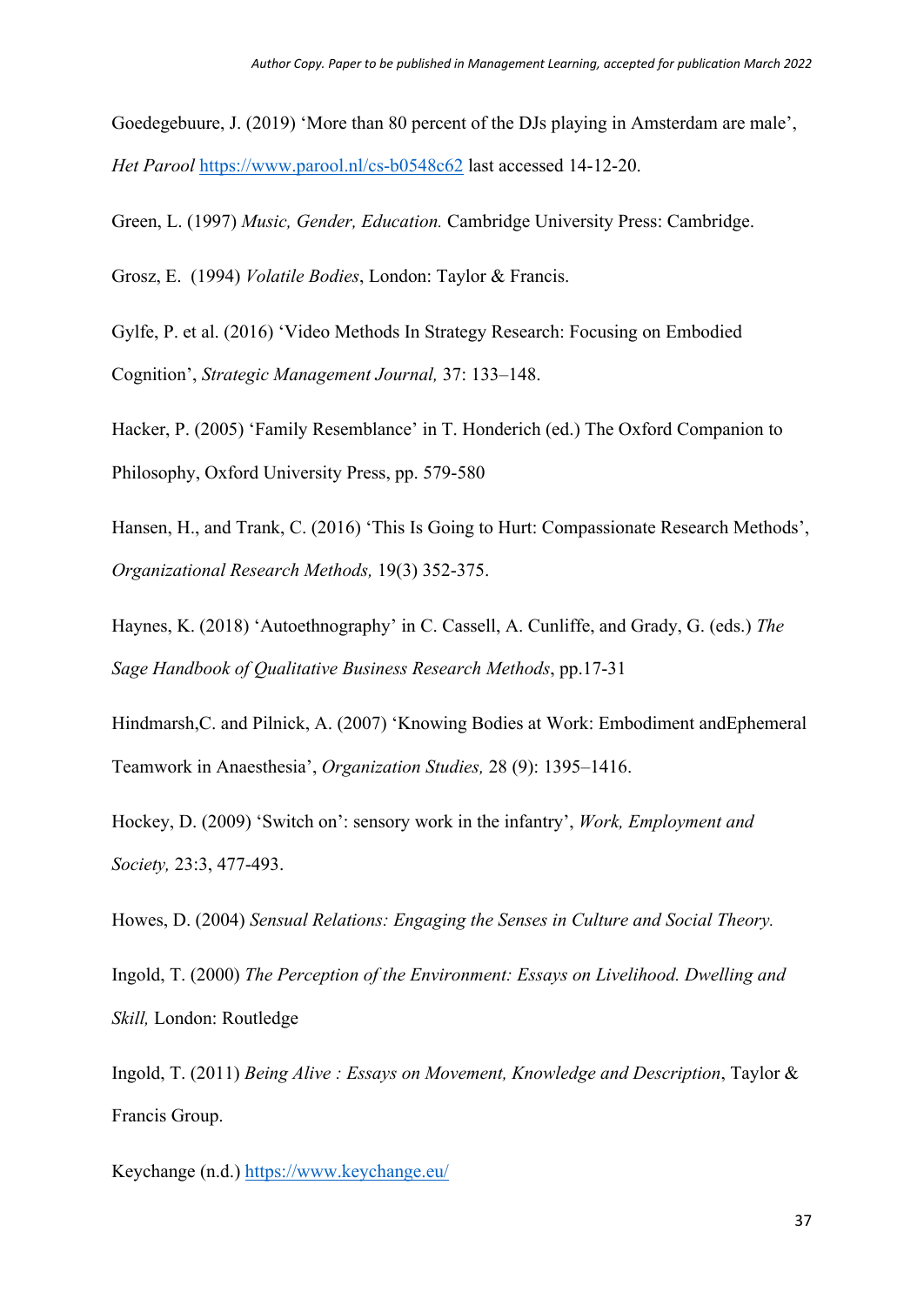Leigh, J., and Brown, N. (2020) 'Internalised ableism: Of the political and the personal' in N. Brown, J. Leigh (eds.) *Ableism in Academia,* London: UCL Press, pp.164-181

Leonard, M. (2015) 'Gender and Sexuality' in J. Shepherd and K. Devine (eds.) *The Routledge Reader on the Sociology of Music,* Abingdon: Routledge. pp.181-189.

Lyon, D. and Back, L. (2012) 'Fishmongers in a Global Market: Craft and Social Relations on a Londin Market.' *Sociological Research Online,* 17:2, 23. DOI 10.5153/sro.2692

McFall, L. (2009) 'The agencement of industrial branch life assurance', *Journal of Cultural Economy,* 2: 1-2, 49-65.

Meier, N. and Wegener, C. (2017) 'Writing with Resonance', *Journal of Management Inquiry,* 26 (2): 193-201.

Morawski J. (2014) Socialization. In: Teo T. (eds) Encyclopedia of Critical Psychology. Springer, New York, NY. https://doi.org/10.1007/978-1-4614-5583-7\_295

Morse, P. (2018) 'Here Are The Results From Our 2020 Census, The Biggest DJ Survey In The World' https://www.digitaldjtips.com/2020/02/highlights-from-the-global-digital-djcensus-2020/ last accessed 14-12-20.

Mulvey, L. (1989) The Visual and Other Pleasures, London: Macmillan.

# Parsley, S. (2018) 'Dovetail: Come out and fly' available at

https://samwarren.net/post/179243356380/dovetail-come-out-and-fly, last accessed 3<sup>rd</sup> March 2022.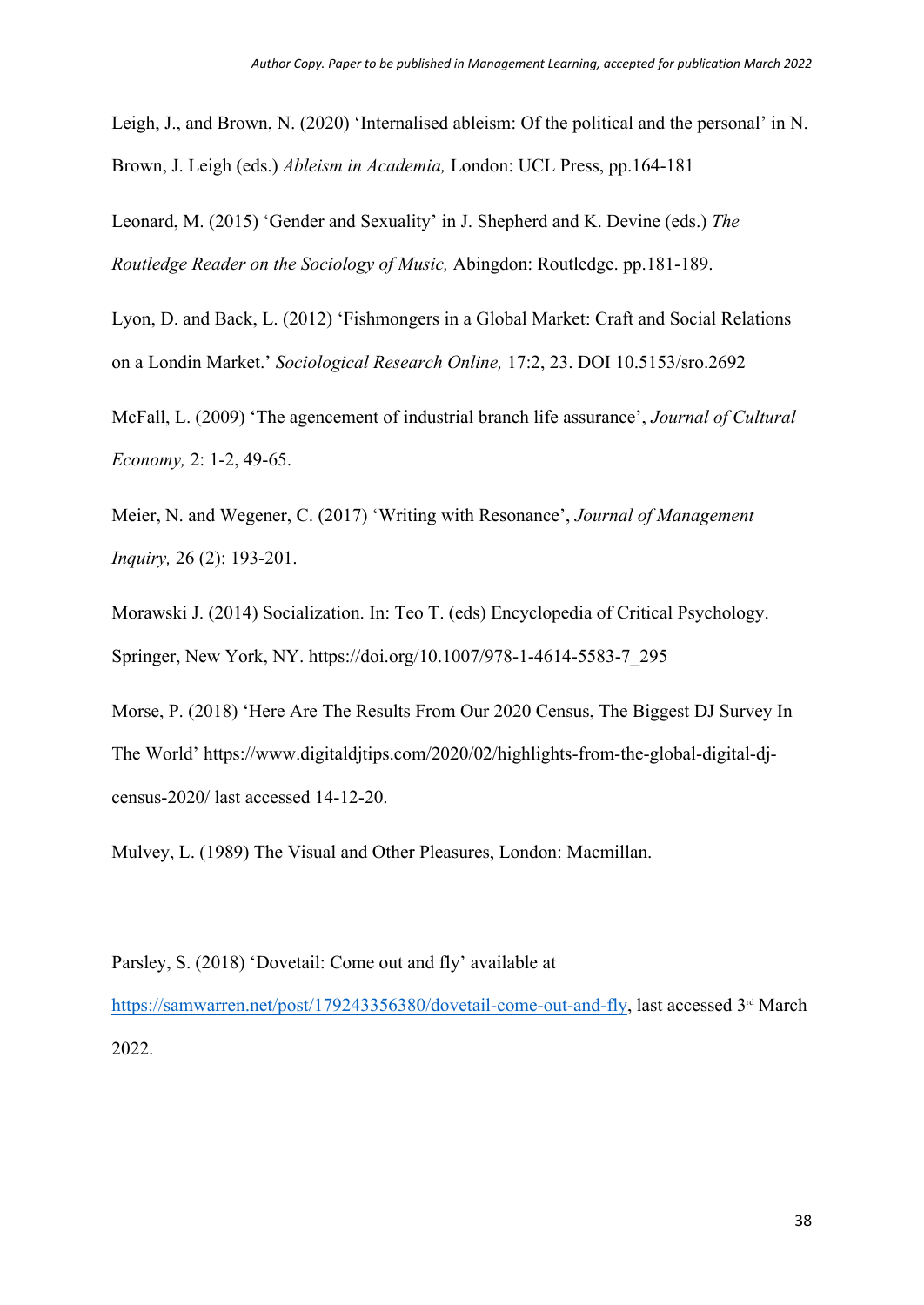Peters, D. 'Touch: Real, Apparent and Absent. On bodily expression in electronic music', in D. Peters, G. Eckel, and Dorschel, A. (2012) *Bodily Expression in Electronic Music*, Abingdon: Routledge.

Phillips, J. (2006) 'Agencement/ assemblage', *Theory, Culture and Sociaety,* 23: 2-3, 108- 109.

Pink (2009) *Doing Sensory Ethnography*, London:Sage

Plant, S. (1997) *Zeros and Ones: Digital Women and the New Technoculture*, London:  $4<sup>th</sup>$ estate.

Pollock, G. (2006) 'The image in psychoanalysis and the archaeological metaphor' in Pollock G. (ed.) *Psychoanalysis and the Image*, Blackwell: Oxford, pp. 1-29

Prior, N. (2018) *Popular Music, Digital technology and Society,* London: Sage.

Pullen, A., and Rhodes, C. (2015) 'Writing, the Feminine and Organization' Special issue editorial, *Gender, Work and Organization,* 22(2): 87-93.

Riach, K. and Warren, S. (2015) 'Smell organization: Bodies and corporeal porosity in office work,' *Human Relations,* 68(5) 789 –809.

Rippin, A. (2013) 'The human touch versus 'silver-handedness': the importance of the haptic in organisational life', *International Journal of Work, Organisation and Emotion* 5(4), 357- 368.

Sambrook, S. & Herrman, A. (2018) 'Organisational autoethnography: possibilities, politics and pitfalls', *Journal of Organizational Ethnography,* 7: 3, 222-234.

Seawright, J. and Gerring, J. (2008) 'Case Selection Techniques in Case Study Research: A Menu of Qualitative and Quantitative Options' *Political Research Quarterly,* 61 (2), 294-308.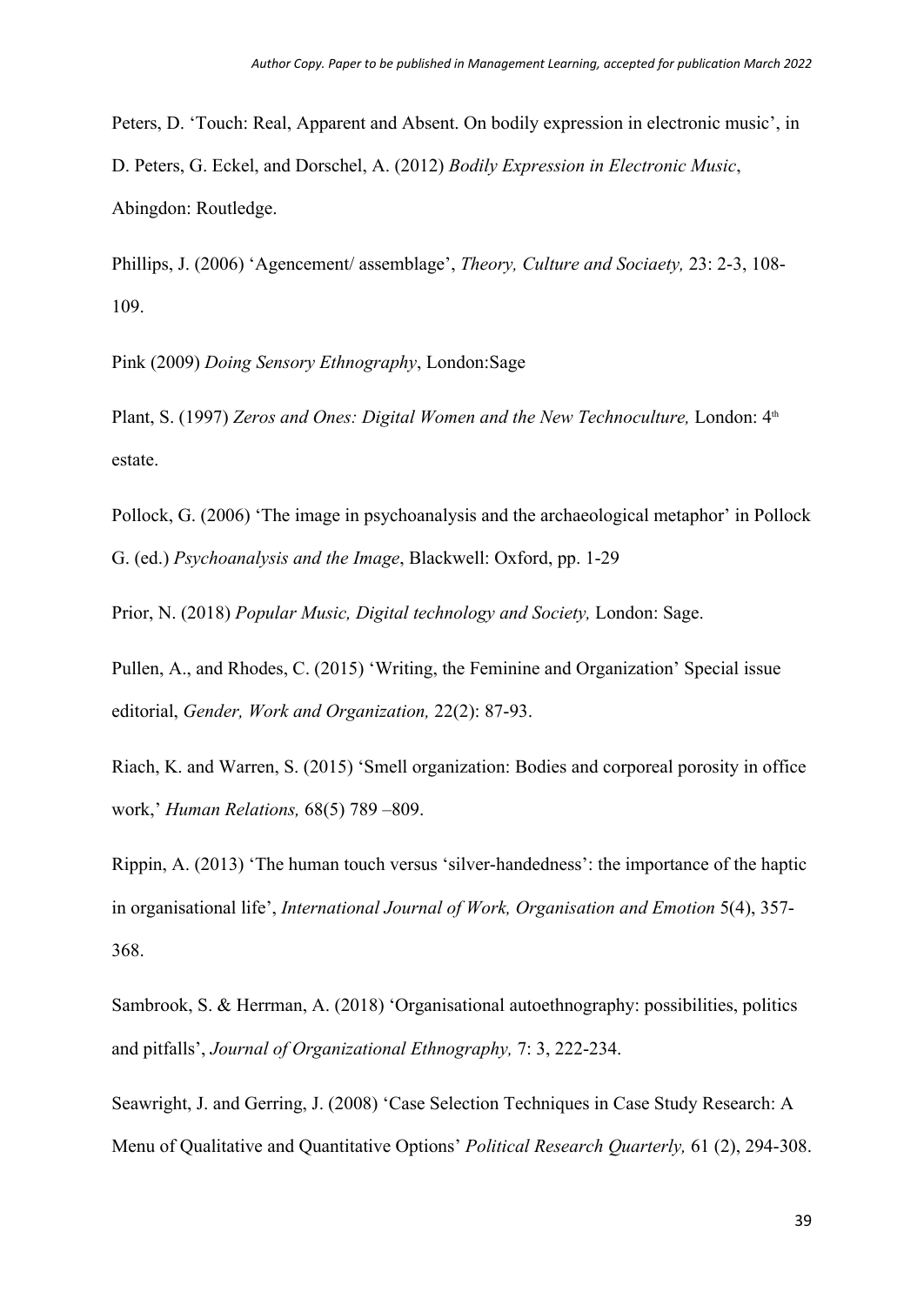Shortlidge, C. (2019) 'The Women Are Fixing The Gender Problem in Music Tech' *Attack Magazine,* https://www.attackmagazine.com/features/long-read/women-fixing-genderproblem-music-tech/ last accessed 12-12-20.

Shortt, H. (2013) 'Sounds of the Salon – the auditory routines of hairdressers' at work' *International Journal of Work, Organisation and Emotion*, 5(4) 342 – 356.

Strati, A. (1999) *Organization and Aesthetics,* London: Sage.

Satama, S. Blomberg, A. & Warren, S. (2021) 'Exploring the embodied subtleties of collaborative creativity: What organisations can learn from dance', *Management Learning*, onlinefirst doi.org/10.1177/1350507620985226

Toraldo, ML., Islam, G. and Mangia, G. (2018) 'Modes of Knowing: Video Research and the Problem of Elusive Knowledges', *Organizational Research Methods,* 21(2), 438-465. doi.org/10.1177/1094428116657394

Vannini, P., Waskul, D. Gottschalk, S. (2012) *The Senses in Self, Society, and Culture: A sociology of the senses'* Routledge: Oxford.

Warren, S. (2008) 'Empirical challenges in organizational aesthetics research: towards a sensual methodology' Organization Studies, 19: 4, pp. 559-580.

Warren, S. (2019) 'Embodying patriarchy: Outing myself as a gender researcher in the electronic music industry', Paper presented to the *14th Annual Ethnography Symposium,* Uni of Portsmouth, UK. August 28-30<sup>th</sup>. .

Willems, T. (2018) 'Seeing and sensing the railways: A phenomenological view on practicebased learning' *Management Learning*

Wolfe, P. (2020) *Women in the Studio: Cerativity, Control, and Gender in Popular Music Sound Production,* Abingdon: Routledge.